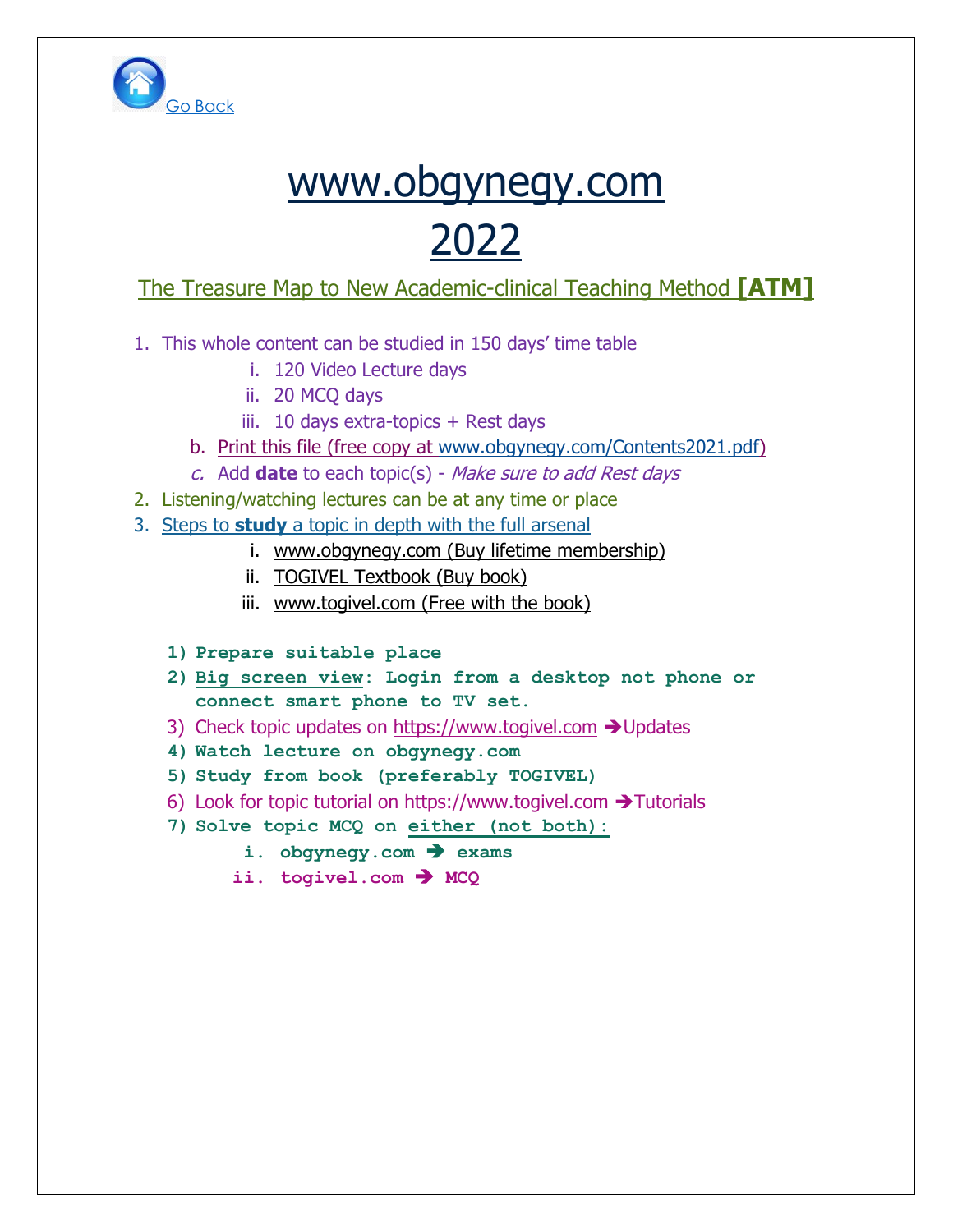

# **OBSTETRICS SECTION 1 - PHYSIOLOGY**

| Study Day           | I- Basic sciences > 4. Normal Pregnancy and Labor      | <b>Notes</b> |
|---------------------|--------------------------------------------------------|--------------|
| $1 - 2$<br>Date     | <b>Normal Pregnancy</b>                                |              |
| enter date          | <b>Part 1 FERTILIZATION TO GASTRULATION</b>            |              |
|                     | <b>Part 2 NEURALATION - ORGANOGENESIS - PLACENTA</b>   |              |
|                     | <b>Part 3 FETAL CIRCULATION</b>                        |              |
|                     | <b>Part 4 PLACENTAL FUNCTION and ABNORMALITIES</b>     |              |
|                     | <b>Part 5 MATERNAL ADAPTATION AND ANTENATAL CARE</b>   |              |
|                     | RELATED LECTURES USBC 2 Early Scans before 11 weeks    |              |
| Study Day           | I- Basic sciences > 4. Normal Pregnancy and Labor      | <b>Notes</b> |
| $3 - 4 - 5$<br>Date | <b>Normal Labor - Parturition</b>                      |              |
|                     | Part 1 (Phase 1 and 2)                                 |              |
|                     | Part 2 (Phase 2 and 3)                                 |              |
|                     | Part 3 (Phase 3 and 4)                                 |              |
|                     | Related Lecture for MD: Molecular basis of Parturition |              |
|                     | <u>Management of Normal Labor</u>                      |              |
|                     | <b>Management of first stage</b>                       |              |
|                     | <b>Partogram</b>                                       |              |
|                     | <b>Management of Second and third stage</b>            |              |
|                     |                                                        |              |
| Study Day           | I- Basic sciences > 4. Normal Pregnancy and Labor      | <b>Notes</b> |
| 6<br>Date           | <b>Normal Puerperium</b>                               |              |
|                     | <b>Normal Puerperium</b>                               |              |
| Study Day           | I- Basic sciences > 4. Normal Pregnancy and Labor      | <b>Notes</b> |
| 6<br>Date           | <b>Pain Control in Obstetrics</b>                      |              |
|                     | <b>Pain Control in Obstetrics</b>                      |              |
| Study Day           | link in upper black bar > Exam                         | <b>Notes</b> |
| 7                   | <b>FORMAT YOUR MCQ</b>                                 |              |
| Date                |                                                        |              |
|                     | Exams > basic Sciences > Physiology > Pick a title.    |              |
|                     |                                                        |              |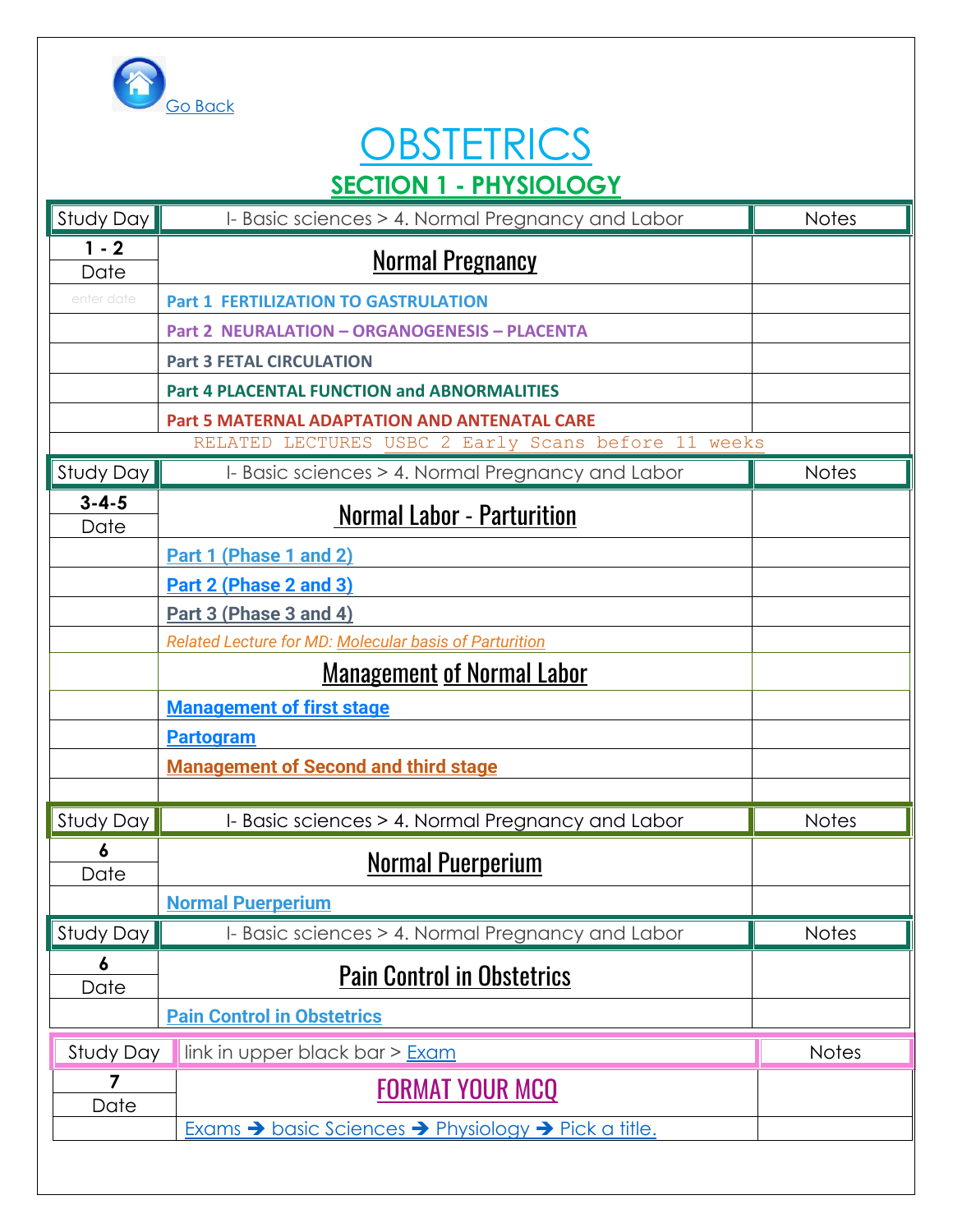

### **Next Section is MATERNAL SHOCK AND COLLAPSE**

| Study Day         | II-Obstetrics > 1- Pregnancy - General              | <b>Notes</b> |
|-------------------|-----------------------------------------------------|--------------|
| $8 - 9$<br>Date   | <b>MATERNAL SHOCK AND COLLAPSE</b>                  |              |
|                   | <b>PART 1 Causes and treatment of the cause</b>     |              |
|                   | <b>PART 2 Hypovolemic Shock Resuscitation</b>       |              |
|                   | <b>PART 3 Resuscitation and organ support</b>       |              |
|                   | <b>PART 4 Septic Shock</b>                          |              |
|                   | <b>Next is ABNORMAL LABOR</b>                       |              |
| Study Day         | II-Obstetrics > 6- Labor                            | <b>Notes</b> |
| 10<br>Date        | <b>Abnormal Powers</b>                              |              |
|                   | <b>Abnormal Powers,</b>                             |              |
| Study Day         | II-Obstetrics > 6- Labor                            | <b>Notes</b> |
| 10<br>Date        | <b>Abnormal Passage</b>                             |              |
|                   | <b>Abnormal Passage</b>                             |              |
| Study Day         | II-Obstetrics > 6- Labor                            | <b>Notes</b> |
| $11 - 14$<br>Date | <u>Malpresentations</u>                             |              |
|                   | Part 1 (General Definition - Etiology - Diagnosis), |              |
|                   | Part 2 (General Mechanism and Management),          |              |
|                   | Part 3 (Occipitoposterior - Face - Brow)            |              |
|                   | <b>Part 4 (Breech Presentation)</b>                 |              |
|                   | Part 5 (Cord and complex Presentation)              |              |
|                   | <b>Shoulder Dystocia</b>                            |              |
| Study Day         | II-Obstetrics > 6- Labor                            | Notes        |
| 15<br>Date        | <b>Abnormal labor patterns</b>                      |              |
|                   | <b>Abnormal labor patterns</b>                      |              |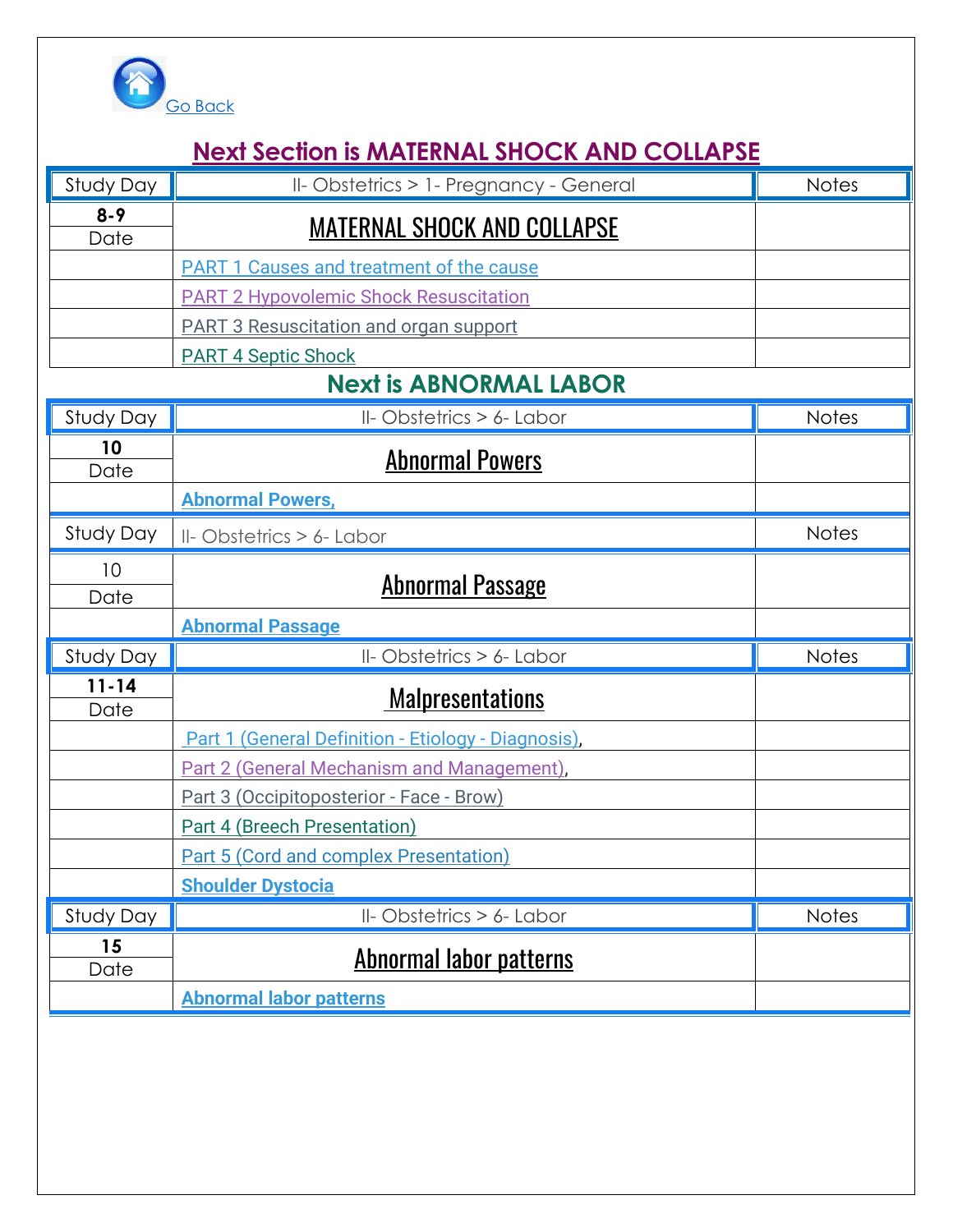

|            | <u>GO BACK</u>                                                |              |
|------------|---------------------------------------------------------------|--------------|
| Study Day  | II-Obstetrics > 6- Labor                                      | <b>Notes</b> |
| 16<br>Date | Induction of Labor                                            |              |
|            | Part 1 (Indications - Risks - Contrindications - Overview)    |              |
|            | <b>Part 2 (Cervical Preparation)</b>                          |              |
|            | Part 3 (Amniotomy and Oxytocin induction of labor pains)      |              |
| Study Day  | VI-Operations & Procedures > 2-Obstetric Operations           | <b>Notes</b> |
| 16<br>Date | <b>Cesarean Section A-Z</b>                                   |              |
|            | Part 1 (Safe CS) -                                            |              |
|            | <b>Part 2 (Dealing with difficulties)</b>                     |              |
|            | Part 3 (forceps, ventouse and destructive operations)         |              |
| Study Day  | II-Obstetrics > 6- Labor                                      | <b>Notes</b> |
| 17<br>Date | <b>Birth after C-Section VBAC - TOLAC</b>                     |              |
|            |                                                               |              |
|            | <b>Birth after C-Section VBAC - TOLAC</b>                     |              |
| Study Day  | II-Obstetrics > 6- Labor                                      | <b>Notes</b> |
| 17<br>Date | <u>Puerperal complications</u>                                |              |
|            | <b>Puerperal complications</b>                                |              |
| Study Day  | II-Obstetrics > 6- Labor                                      | <b>Notes</b> |
| 18<br>Date | The newborn                                                   |              |
|            | <b>The newborn</b>                                            |              |
| Study Day  | link in upper black bar > Exam                                | <b>Notes</b> |
| 19<br>Date | <b>FORMAT YOUR MCQ</b>                                        |              |
|            | Obstetrics > Labor-Abnormal Labor<br>Obstetrics → Neonatology |              |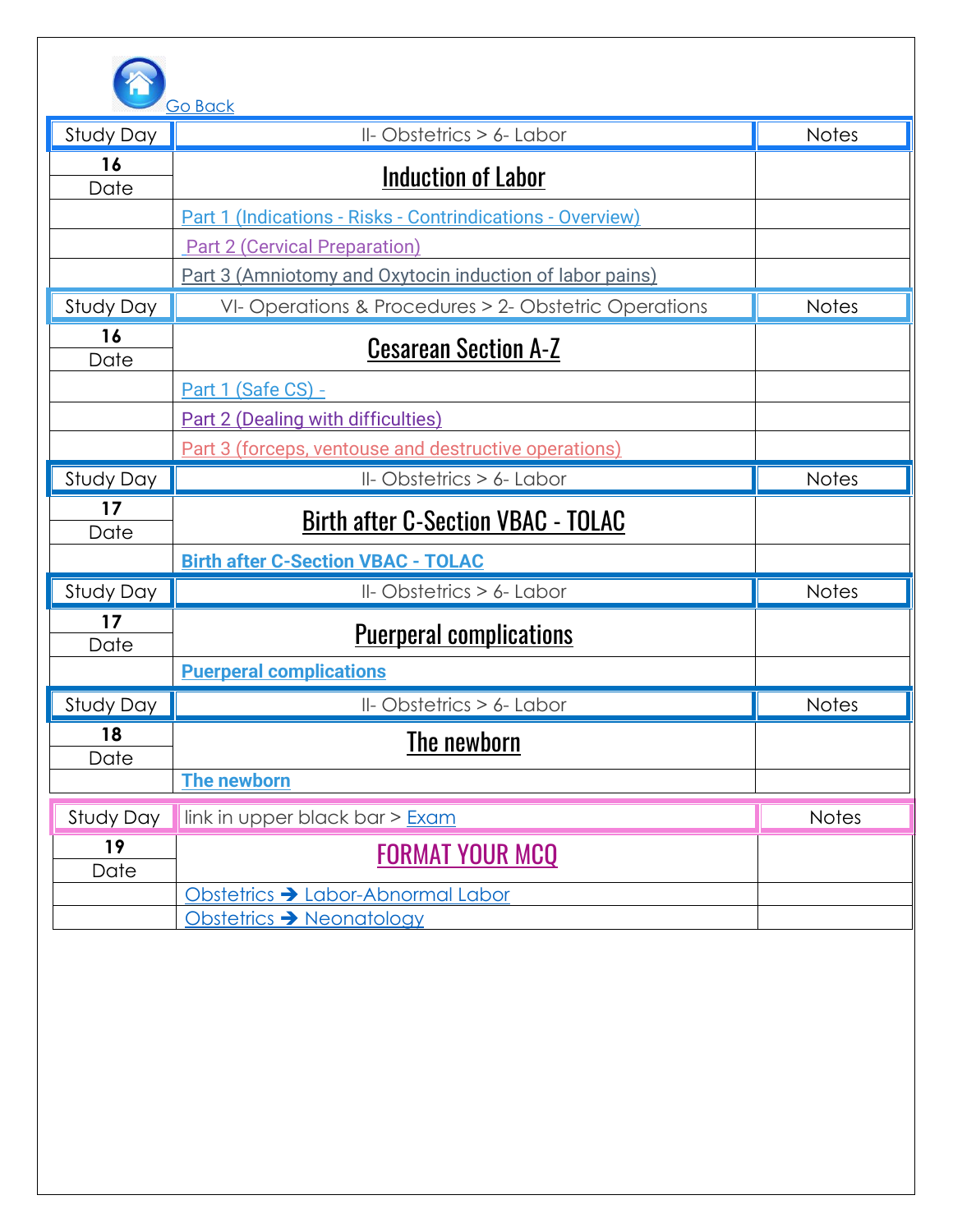

# **NEXT SECTION IS OBSTETRIC ULTRASOUND**

| Study Day         | V- Ultrasound > I- Basic Obstetric Ultrasound Course        | <b>Notes</b> |
|-------------------|-------------------------------------------------------------|--------------|
| $20 - 21$         | <b>BASIC ULTRASOUND</b>                                     |              |
| Date              |                                                             |              |
|                   | <b>USBC 2 Early Scans before 11 weeks</b>                   |              |
|                   | USBC 2; 11 to 14 weeks scan                                 |              |
|                   | <b>USBC 4 Fetal CNS standard Scan</b>                       |              |
|                   | <b>USBC 5 Fetal Heart Standard Scan</b>                     |              |
|                   | <b>USBC 6 Fetal Abdomen, gender, spine and limbs</b>        |              |
|                   | <b>USBC 7. Placenta - Amniotic Fluid and umbilical cord</b> |              |
|                   | <b>USBC 8 Fetal Doppler Standard Scan</b>                   |              |
| Study Day         | V- Ultrasound > II- Advanced Ultrasound course              | <b>Notes</b> |
| $20 - 21$<br>Date | <b>ADVANCED ULTRASOUND</b>                                  |              |
|                   | <b>Lecture 1 - Introduction - Machinery and Scanning</b>    |              |
|                   | <b>Lecture 2.a Early Scans</b>                              |              |
|                   | <b>Lecture 2.b Early Scans</b>                              |              |
|                   | Lecture 3 - 11 to 14 weeks scan                             |              |
|                   | <b>Lecture 4 - Head and Cranium</b>                         |              |
|                   | Lecture 5a Fetal Echocardiography Part 1                    |              |
|                   | <b>Lecture 5b Fetal Echocardiography Part 2</b>             |              |
|                   | <b>Lecture 6 Advanced Scan of Fetal Abdomen</b>             |              |
|                   | <b>USAC 5 Anomalies of Fetal Kidney</b>                     |              |
|                   | <b>USAC How to avoid overdiagnosis of Placenta Previa</b>   |              |
|                   | <b>USAC Fetal doppler studies</b>                           |              |
|                   | <b>USAC UC 2 Cord Presentation</b>                          |              |
|                   | <b>USAC 9 Cord Around the neck - Nuchal cord</b>            |              |
|                   | <b>USAC UC 3 New Concept in Nuchal cord diagnosis</b>       |              |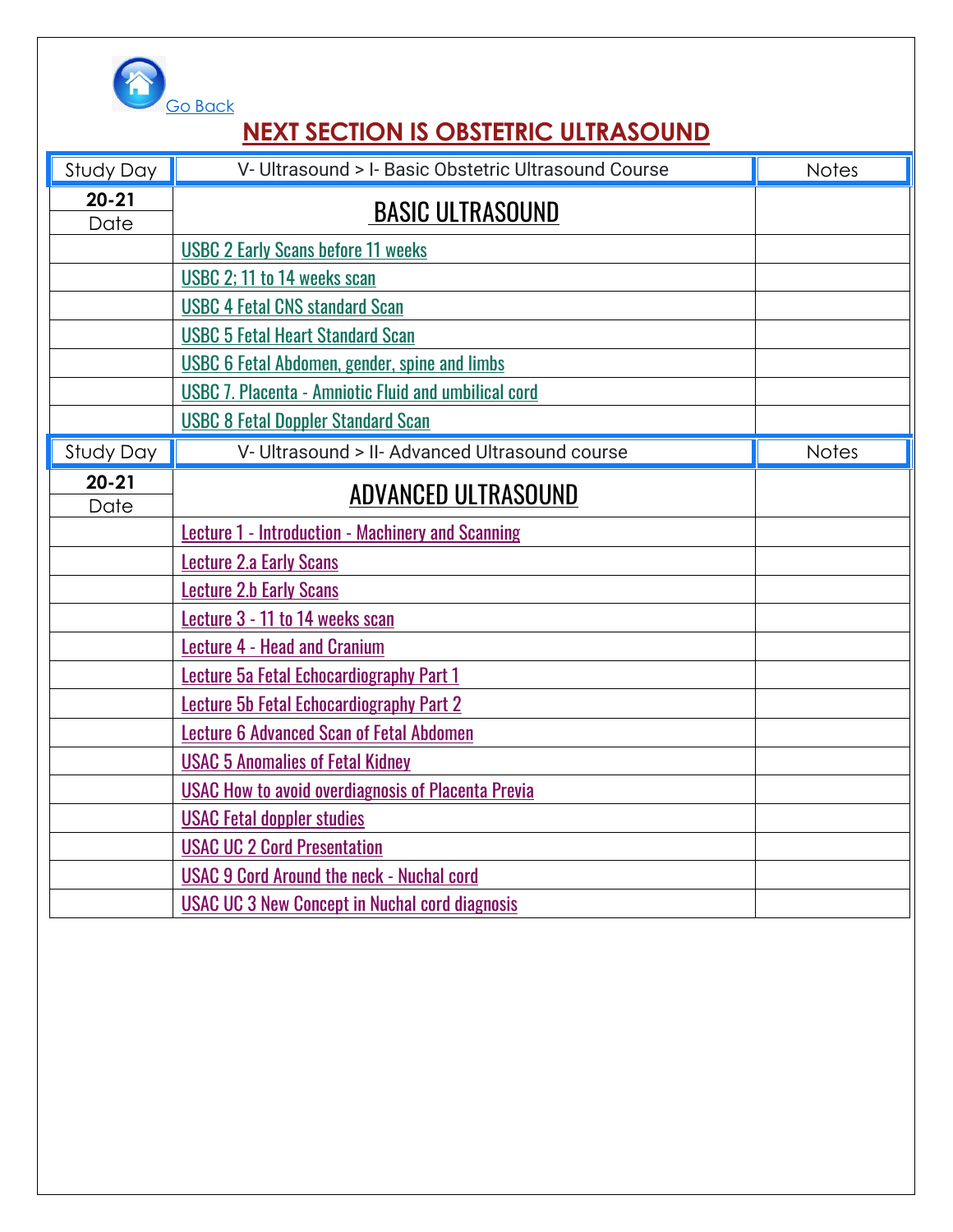

### **NEXT SECTION IS FETOLOGY**

| Study Day              | II-Obstetrics > 5- Fetology                                                    | <b>Notes</b> |
|------------------------|--------------------------------------------------------------------------------|--------------|
| 22                     | <b>Assessment of Fetal Maturity</b>                                            |              |
| Date                   |                                                                                |              |
|                        | <b>Assessment of Fetal Maturity</b>                                            | <b>Notes</b> |
| Study Day<br>$22 - 23$ | II-Obstetrics > 5- Fetology                                                    |              |
| Date                   | <b>Assessment of Fetal Well Being</b>                                          |              |
|                        | <b>PART 1: Definition and overview, Antepartum Assessment of fetal</b>         |              |
|                        | well-being, Fetal Movement, Reduced fetal movement management.                 |              |
|                        | <b>PART 2: NON-STRESS TEST and Stress test</b>                                 |              |
|                        | <b>PART 3: Biophysical profile - Fetal Doppler</b>                             |              |
|                        | PART 4: Intrapartum Assessment of fetal Well being - Intrapartum<br><b>CTG</b> |              |
|                        | <b>PART 5: Continue Intrapartum CTG - fetal blood sample, fetal scalp</b>      |              |
|                        | stimulation, umbilical cord blood gases                                        |              |
|                        | Intrapatrum CTG (More Clinical approach)                                       |              |
| Study Day              | I- Basic sciences > 2. Embryology & Sexual differentiation                     | <b>Notes</b> |
|                        |                                                                                |              |
| 24<br>Date             | <b>Basic Genetics</b>                                                          |              |
|                        | Part 1 (Chromosome and gene studies)                                           |              |
|                        | Part 2 (Inheritance)                                                           |              |
| Study Day              | II-Obstetrics > 5- Fetology                                                    | <b>Notes</b> |
| $24 - 25$              | <b>Prenatal screening and diagnosis of Fetal Anomalies</b>                     |              |
| Date                   | <b>Part 1 Classification and NTD screen</b>                                    |              |
|                        | - Part 2 Down Syndrome Screening                                               |              |
|                        | - Part 3 Fetal Diagnosis and Therapy                                           |              |
| Study Day              | II-Obstetrics > 5- Fetology                                                    | Notes        |
| $26 - 27$<br>Date      | <b>Fetal growth Restriction and SGA</b>                                        |              |
|                        | Part 1                                                                         |              |
|                        | Part 2                                                                         |              |
|                        | Related ultrasound lecture: Fetal doppler - Umbilical artery doppler           |              |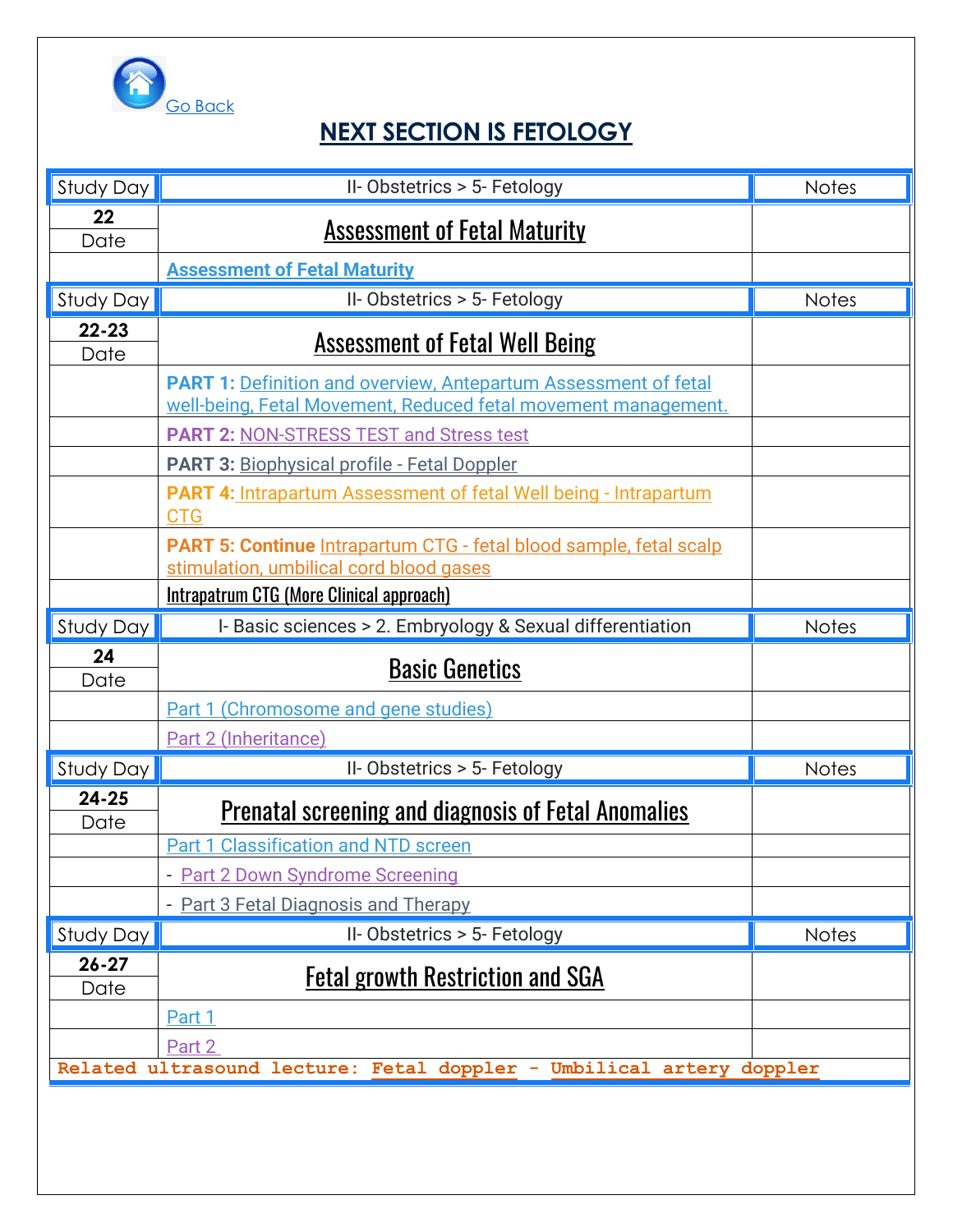

|                 | <b>Go Back</b>                                                                                |              |
|-----------------|-----------------------------------------------------------------------------------------------|--------------|
| Study Day       | II-Obstetrics > 5- Fetology                                                                   | <b>Notes</b> |
| 27              | <b>Large for gestational age LGA, Hydrops fetalis, IUFD</b>                                   |              |
| Date            |                                                                                               |              |
|                 | <b>LGA - Hydrops - IUFD</b>                                                                   |              |
| Study Day       | II-Obstetrics > 5- Fetology                                                                   | <b>Notes</b> |
| 28-29<br>Date   | <b>Fetal Anemia</b>                                                                           |              |
|                 | Part 1 Aetiology - Pathophysiology of fetal anemia                                            |              |
|                 | <b>Part 2 Prevention of Alloimmunisation</b>                                                  |              |
|                 | <b>Part 3 Management of Fetal Anemia</b><br>Related ultrasound lecture: Fetal doppler studies |              |
|                 |                                                                                               | <b>Notes</b> |
| Study Day<br>30 | link in upper black bar > Exam                                                                |              |
| Date            | <b>FORMAT YOUR MCQ</b>                                                                        |              |
|                 | Obstetrics > Fetology-Fetal Wellbeing                                                         |              |
| Study Day       | II-Obstetrics > 1- Pregnancy - General                                                        | <b>Notes</b> |
| 31              |                                                                                               |              |
| Date            | <b>General Pregnancy Disorders</b>                                                            |              |
|                 | <b>Pregnancy Disorders guide</b>                                                              |              |
|                 | <b>NEXT SECTION IS OBSTETRIC DISORDERS</b>                                                    |              |
| Study Day       | II-Obstetrics > 3-Obstetric Disorders                                                         | <b>Notes</b> |
| 31              | <b>Polyhydramnios</b>                                                                         |              |
| Date            | <b>Polyhydramnios</b>                                                                         |              |
| Study Day       | II-Obstetrics > 3-Obstetric Disorders                                                         | Notes        |
| 31              |                                                                                               |              |
| Date            | <b>Oligohydramnios and Meconium Staining</b>                                                  |              |
|                 | <b>Oligohydramnios and Meconium staining of Amniotic Fluid</b>                                |              |
| Study Day       | II-Obstetrics > 3-Obstetric Disorders                                                         | Notes        |
| 32 <sub>2</sub> | <b>Preterm Prelabor ROM</b>                                                                   |              |
| Date            |                                                                                               |              |
|                 | <b>Preterm Prelabor ROM</b><br>II-Obstetrics > 3-Obstetric Disorders                          | <b>Notes</b> |
| Study Day<br>32 |                                                                                               |              |
| Date            | Preterm labor                                                                                 |              |
|                 | Part 1                                                                                        |              |
|                 | Part 2                                                                                        |              |
|                 |                                                                                               |              |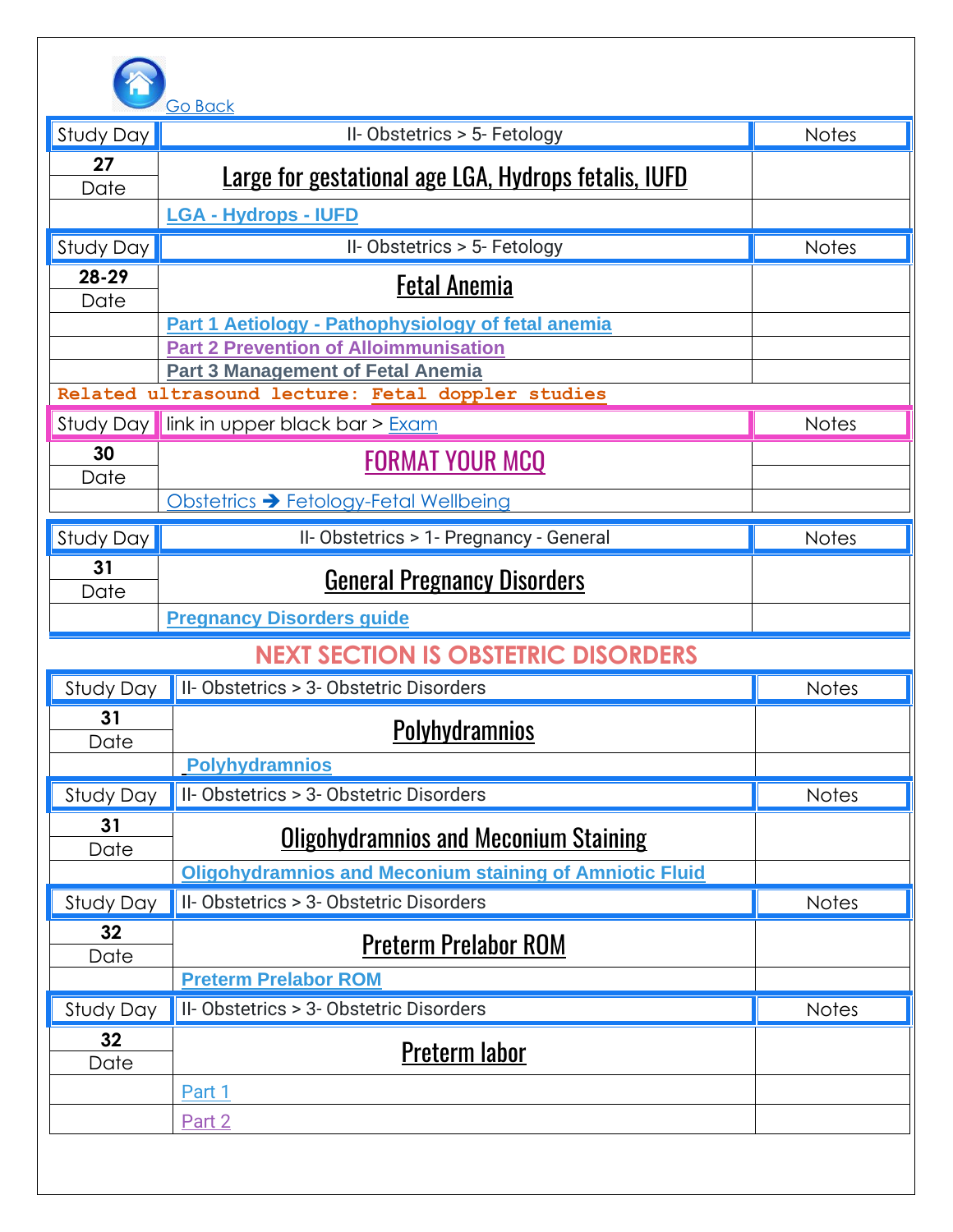

|                         | <b>Go Back</b>                             |              |
|-------------------------|--------------------------------------------|--------------|
| Study Day               | II-Obstetrics > 3-Obstetric Disorders      | <b>Notes</b> |
| 32 <sub>2</sub><br>Date | <b>Term and Post-term</b>                  |              |
|                         | <b>Term and Post-term</b>                  |              |
| Study Day               | II-Obstetrics > 3-Obstetric Disorders      | <b>Notes</b> |
| 33<br>Date              | Multifetal gestation                       |              |
|                         | Part 1                                     |              |
|                         | Part 2                                     |              |
|                         | Part 3:                                    |              |
| Study Day               | link in upper black bar > Exam             | <b>Notes</b> |
| 34<br>Date              | <b>FORMAT YOUR MCQ</b>                     |              |
|                         | Obstetrics → Pregnancy-Obstetric disorders |              |

### **NEXT SECTION IS OBSTETRIC HEMORRHAGE**

| $35 - 36$<br><b>ABORTION - Miscarriage</b><br>Date<br>Part 1 Definition - Incidence and etiology |              |
|--------------------------------------------------------------------------------------------------|--------------|
|                                                                                                  |              |
|                                                                                                  |              |
| Part 2 Pathology - Complications - Clinical Picture                                              |              |
| Part 3 Investigations and treatment                                                              |              |
| <b>Part 4 RPL Investigations and treatment</b>                                                   |              |
| <b>Cervical Incompetence - RCOG guidelines</b>                                                   |              |
| Related Operative Lecture: Cervical Cerclage                                                     |              |
| Study Day    II- Obstetrics > 4- Obstetric hemorrhage                                            | <b>Notes</b> |
| $36 - 37$<br><b>Ectopic Pregnancy</b><br>Date                                                    |              |
| Part 1                                                                                           |              |
| Part 2                                                                                           |              |
| Part 3                                                                                           |              |
| Related operative lecture: Surgical treatment of tubal ectopic                                   |              |
| Study Day    II- Obstetrics > 4- Obstetric hemorrhage                                            | <b>Notes</b> |
| $37 - 38$<br><b>Gestational Trophoblastic Diseases</b><br>Date                                   |              |
| <b>Part 1 Definition to diagnosis</b>                                                            |              |
| <b>Part 2 Treatment of GTD and GTN</b>                                                           |              |
|                                                                                                  |              |
|                                                                                                  |              |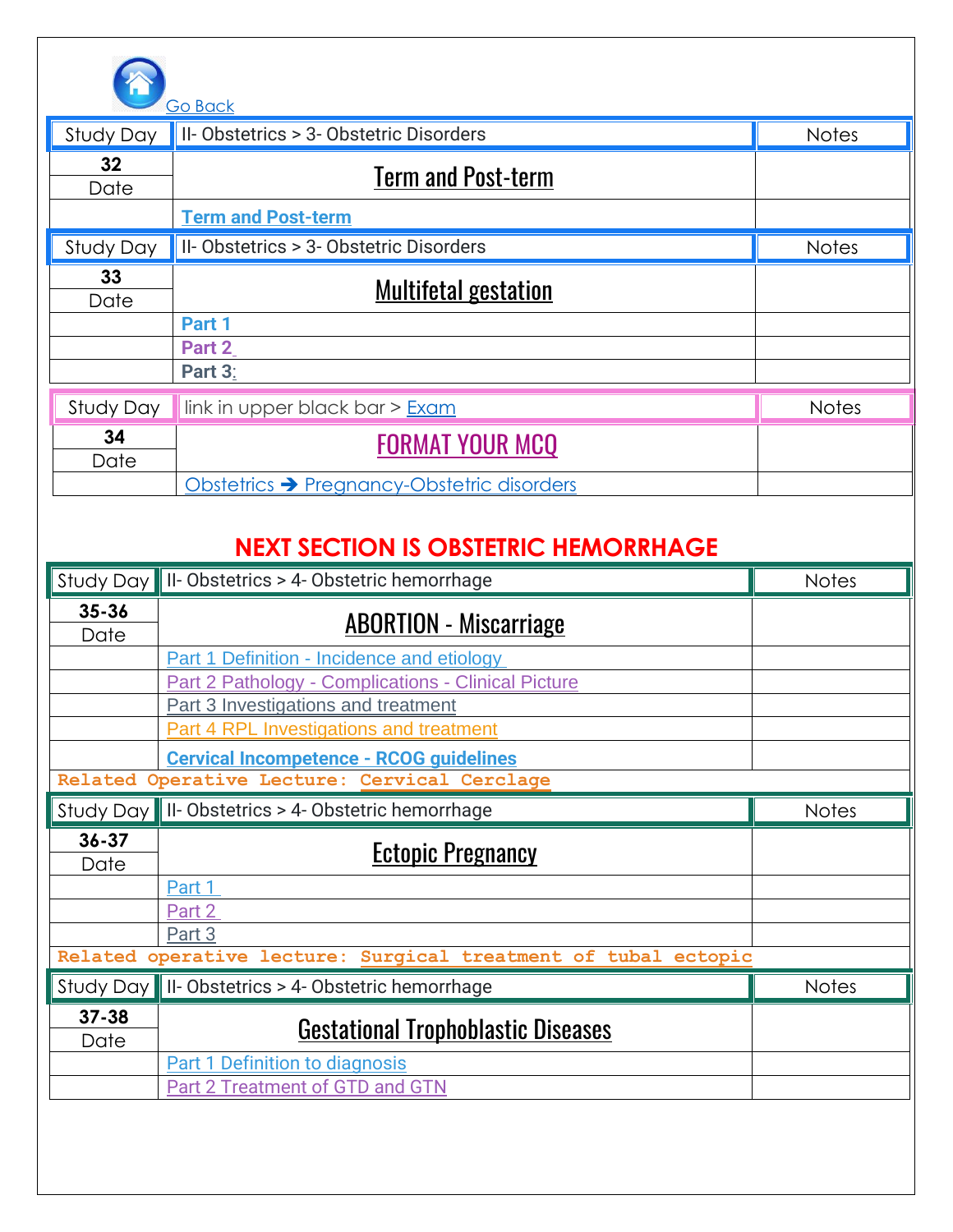

|            | <b>Go Back</b>                                                        |              |
|------------|-----------------------------------------------------------------------|--------------|
| Study Day  | II-Obstetrics > 4-Obstetric hemorrhage                                | <b>Notes</b> |
| 39         | <u>Antepartum Hemorrhage</u>                                          |              |
| Date       |                                                                       |              |
|            | Part 1                                                                |              |
|            | Part 2                                                                |              |
|            | Part 3                                                                |              |
|            | Related Ultrasound Lecture: Diagnosis of placental site and adherence |              |
|            | Study Day    II- Obstetrics > 4- Obstetric hemorrhage                 | <b>Notes</b> |
| 40         |                                                                       |              |
| Date       | <u>Postpartum Hemorrhage</u>                                          |              |
|            | Part 1                                                                |              |
|            | Part 2                                                                |              |
|            | Related Operative Lecture including IIAL: Difficulties in CS          |              |
|            | Study Day    II- Obstetrics > 4- Obstetric hemorrhage                 | <b>Notes</b> |
| 41<br>Date | <u>Rupture of the uterus</u>                                          |              |
|            | <b>Rupture of the uterus</b>                                          |              |
| Study Day  | II-Obstetrics > 4-Obstetric hemorrhage                                | <b>Notes</b> |
| 41         |                                                                       |              |
| Date       | Obstetric Injuries                                                    |              |
|            | Part 1 is perineal, vaginal and cervical injuries                     |              |
|            | Part 2 is Rupture of the uterus in case you did not watch before.     |              |
|            | You may want to check Anatomy of the perineum                         |              |
|            |                                                                       |              |

| Study Day | $\parallel$ link in upper black bar > $Exam$     | <b>Notes</b> |
|-----------|--------------------------------------------------|--------------|
| 42        | <b>FORMAT YOUR MCQ</b>                           |              |
| Date      |                                                  |              |
|           | Obstetrics → Obstetric Hemorrhage                |              |
|           | Obstetrics $\rightarrow$ Obs operations-Injuries |              |

### **NEXT SECTION IS MEDICAL DISORDERS**

|               | Study Day    II- Obstetrics > 2- Pregnancy - Medical disorders | <b>Notes</b> |
|---------------|----------------------------------------------------------------|--------------|
| 43-44<br>Date | <b>Hypertensive Disorders in Pregnancy</b>                     |              |
|               | Part 1                                                         |              |
|               | Part 2                                                         |              |
|               | Part 3                                                         |              |
|               | Part 4                                                         |              |
|               |                                                                |              |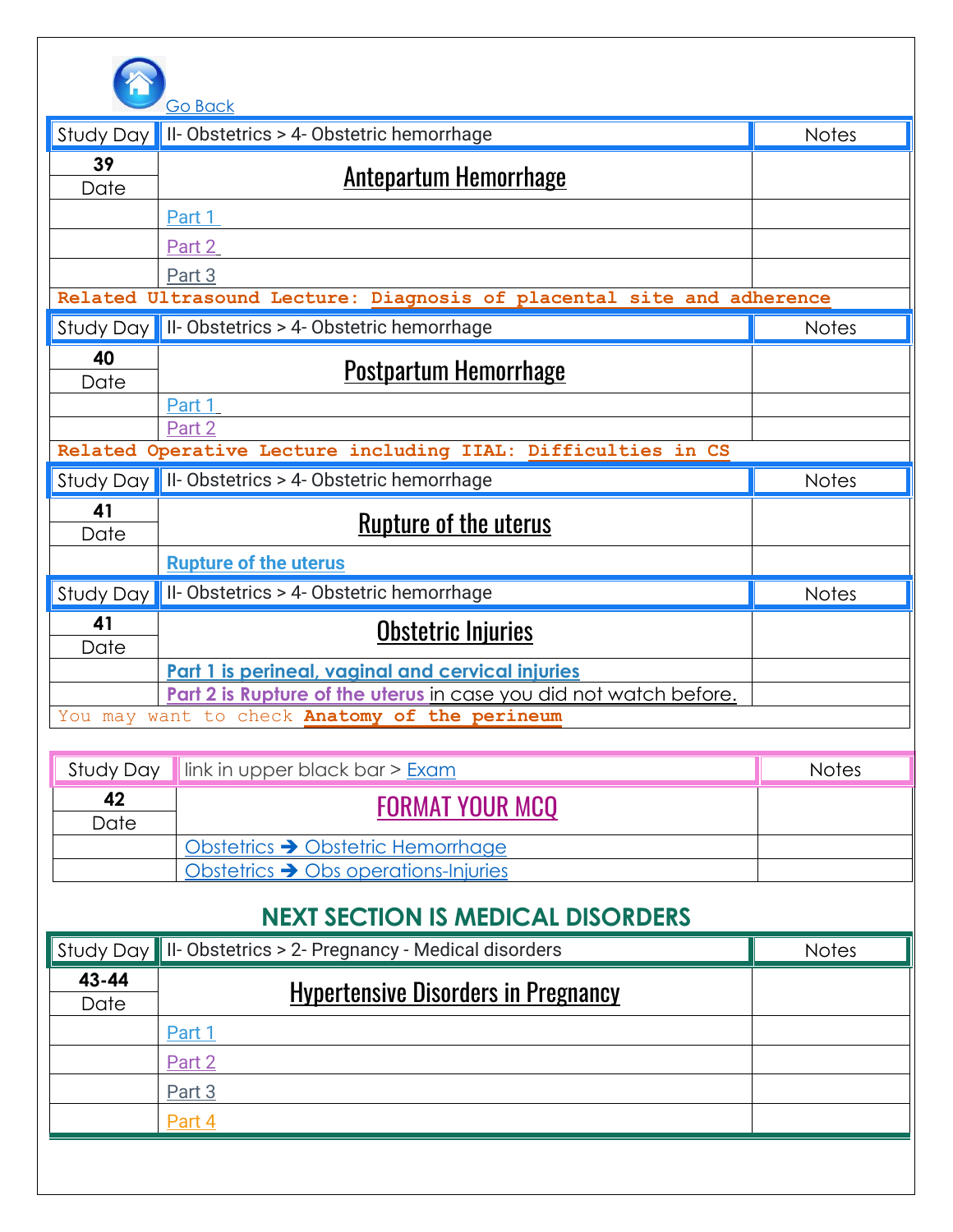

| <b>Study Day</b> | Go Back<br>II-Obstetrics > 2- Pregnancy - Medical disorders                                            | <b>Notes</b> |
|------------------|--------------------------------------------------------------------------------------------------------|--------------|
| 45               |                                                                                                        |              |
| Date             | <b>Diabetes Mellitus in Pregnancy</b>                                                                  |              |
|                  | Part 1 Definition, classification, pathology,                                                          |              |
|                  | Part 2 Diagnosis,<br>Part 3 Laboratory tests (Screening, diagnosis and monitoring),                    |              |
|                  | Part 4 Management                                                                                      |              |
| Study Day        | II-Obstetrics > 2- Pregnancy - Medical disorders                                                       | <b>Notes</b> |
| 46<br>Date       | <b>Endocrinal Disorders in Pregnancy</b>                                                               |              |
|                  | Part 1 - Introduction and Hyperthyroidism                                                              |              |
|                  | Part 2 Hypothyroidism, postpartum thyroid dysfunction, Parathyroid,<br>adrenal and Pituitary disorders |              |
| Study Day        | II-Obstetrics > 2- Pregnancy - Medical disorders                                                       | <b>Notes</b> |
| 47               | <u>Immunologic disorders</u>                                                                           |              |
| Date             |                                                                                                        |              |
|                  | <b>Antiphospholipid Syndrome</b>                                                                       |              |
|                  | <b>Systemic Lupus Erythematosus</b>                                                                    |              |
| Study Day        | II-Obstetrics > 2- Pregnancy - Medical disorders                                                       | <b>Notes</b> |
| 48<br>Date       | <u>Hematologic disorders in pregnancy</u>                                                              |              |
|                  | Part 1 Anemias - Hemoglobinuria                                                                        |              |
|                  | <b>Part 2 Hemoglobinopathies</b>                                                                       |              |
|                  | <b>Part 3 Bleeding Disorders</b>                                                                       |              |
| Study Day        | II-Obstetrics > 2- Pregnancy - Medical disorders                                                       | <b>Notes</b> |
| 49<br>Date       | <b>Thromboembolic disorders</b>                                                                        |              |
|                  | <b>Thromboembolic disorders</b>                                                                        |              |
| Study Day        | I-Basic sciences > 6. Basics of therapy                                                                | Notes        |
| 49               | <u>Anticoagulants</u>                                                                                  |              |
| Date             | <b>Anticoagulants</b>                                                                                  |              |
| Study Day        | II-Obstetrics > 2- Pregnancy - Medical disorders                                                       | <b>Notes</b> |
| 49-50            |                                                                                                        |              |
| Date             | <b>Thromboprophylaxis in Pregnancy</b>                                                                 |              |
|                  | Part 1 Risk factors of thromboembolism -                                                               |              |
|                  | <b>Part 2 Screening and prophylaxis</b>                                                                |              |
|                  |                                                                                                        |              |
|                  |                                                                                                        |              |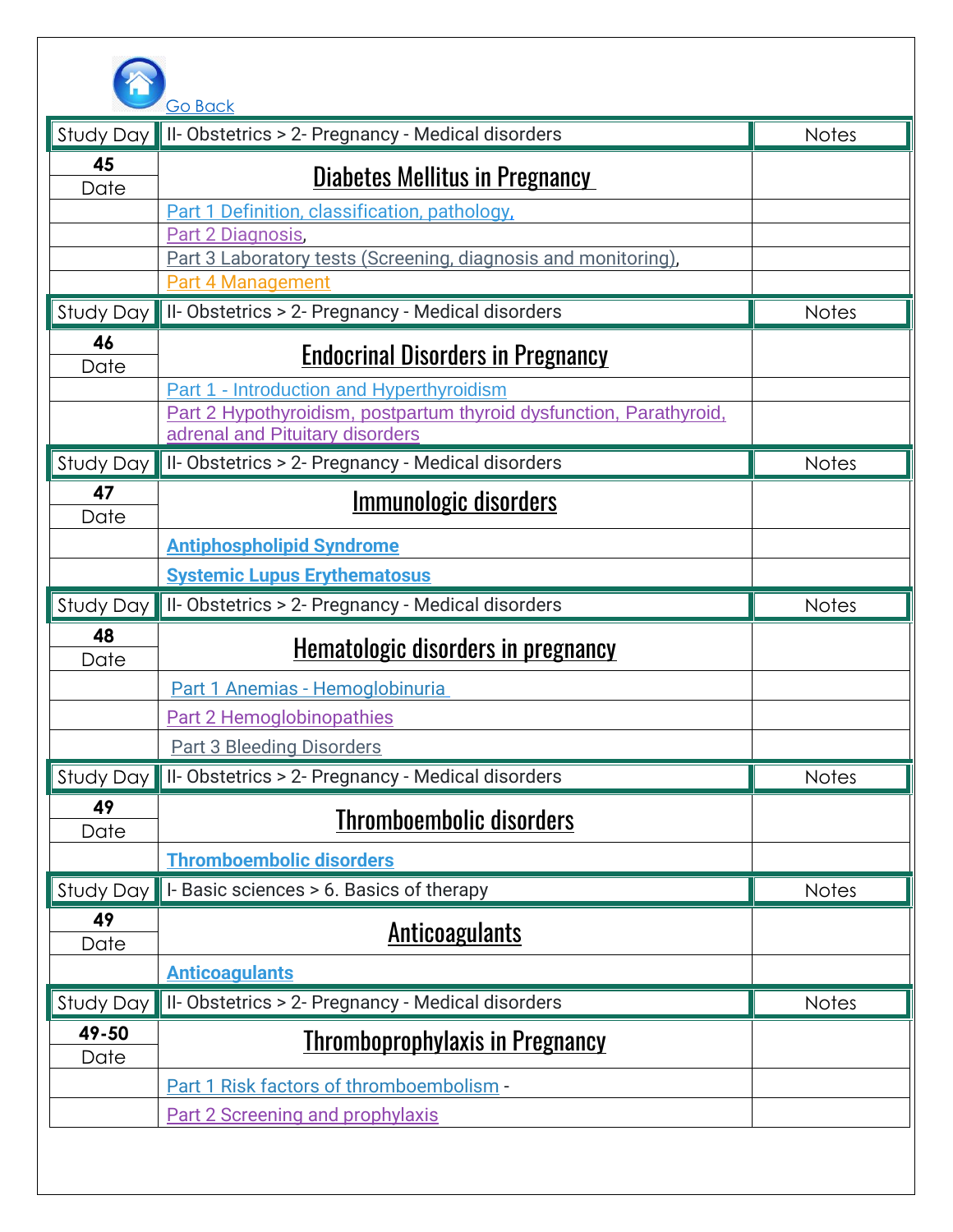

|                   | Go Back                                                                           |              |
|-------------------|-----------------------------------------------------------------------------------|--------------|
| Study Day         | II-Obstetrics > 2- Pregnancy - Medical disorders                                  | <b>Notes</b> |
| 51                | <b>Renal disorders in pregnancy</b>                                               |              |
| Date              |                                                                                   |              |
|                   | PART 1: Introduction - UTI during pregnancy -                                     |              |
|                   | PART 2: Urinary Calculi, Nephritic syndromes, Acute kidney injury                 |              |
|                   | <b>PART 3: Chronic renal disease, Renal transplant patient</b>                    |              |
| Study Day         | II-Obstetrics > 2- Pregnancy - Medical disorders                                  | <b>Notes</b> |
| $52 - 53$<br>Date | <b>GIT disorders in pregnancy</b>                                                 |              |
|                   | Part 1 Bile formation, IHCP, Acute Fatty Liver of Pregnancy -                     |              |
|                   | Part 2 AFLP, Acute, Cholecystitis, Hyperemesis gravidarum                         |              |
|                   | Part 3 Hyperemesis gravidarum                                                     |              |
| Study Day         | I- Basic sciences > 5. Pathology                                                  | <b>Notes</b> |
| 54<br>Date        | <b>Basic cardiology</b>                                                           |              |
|                   | <b>Part 1 (Basics and Heart lesions)</b>                                          |              |
|                   | <b>Part 2 (Specific cardiac lesions in pregnancy)</b>                             |              |
|                   | <b>Part 3 (Diagnosis of Heart lesions in Pregnancy)</b>                           |              |
| Study Day         | II-Obstetrics > 2- Pregnancy - Medical disorders                                  | <b>Notes</b> |
| 55<br>Date        | <b>Cardiac disease in Pregnancy</b>                                               |              |
|                   | <b>Part 1 Etiology and diagnosis</b>                                              |              |
|                   | <b>Part 2 Classification and Counselling</b>                                      |              |
|                   | <b>Part 3 Management</b>                                                          |              |
| Study Day         | II-Obstetrics > 2- Pregnancy - Medical disorders                                  | <b>Notes</b> |
| 56<br>Date        | <b>Obesity in Pregnancy and Post-bariatric surgery Pregnancy</b>                  |              |
|                   | <b>Obesity in Pregnancy and Post-bariatric surgery Pregnancy</b>                  | <b>PDF</b>   |
| Study Day         | II-Obstetrics > 2- Pregnancy - Medical disorders                                  | <b>Notes</b> |
| 56<br>Date        | Seizure disorders, Psychiatric disorders and Substance abuse                      |              |
|                   | <b>Seizure disorders, Psychiatric disorders and Substance abuse</b>               |              |
|                   |                                                                                   |              |
| Study Day         | link in upper black bar > Exam                                                    | <b>Notes</b> |
| $57 - 58$         | <b>FORMAT YOUR MCQ</b>                                                            |              |
|                   |                                                                                   |              |
| Date              |                                                                                   |              |
|                   | Obstetrics → Pregnancy-Medical Disorders<br>59 and 60 are revision and extra-days |              |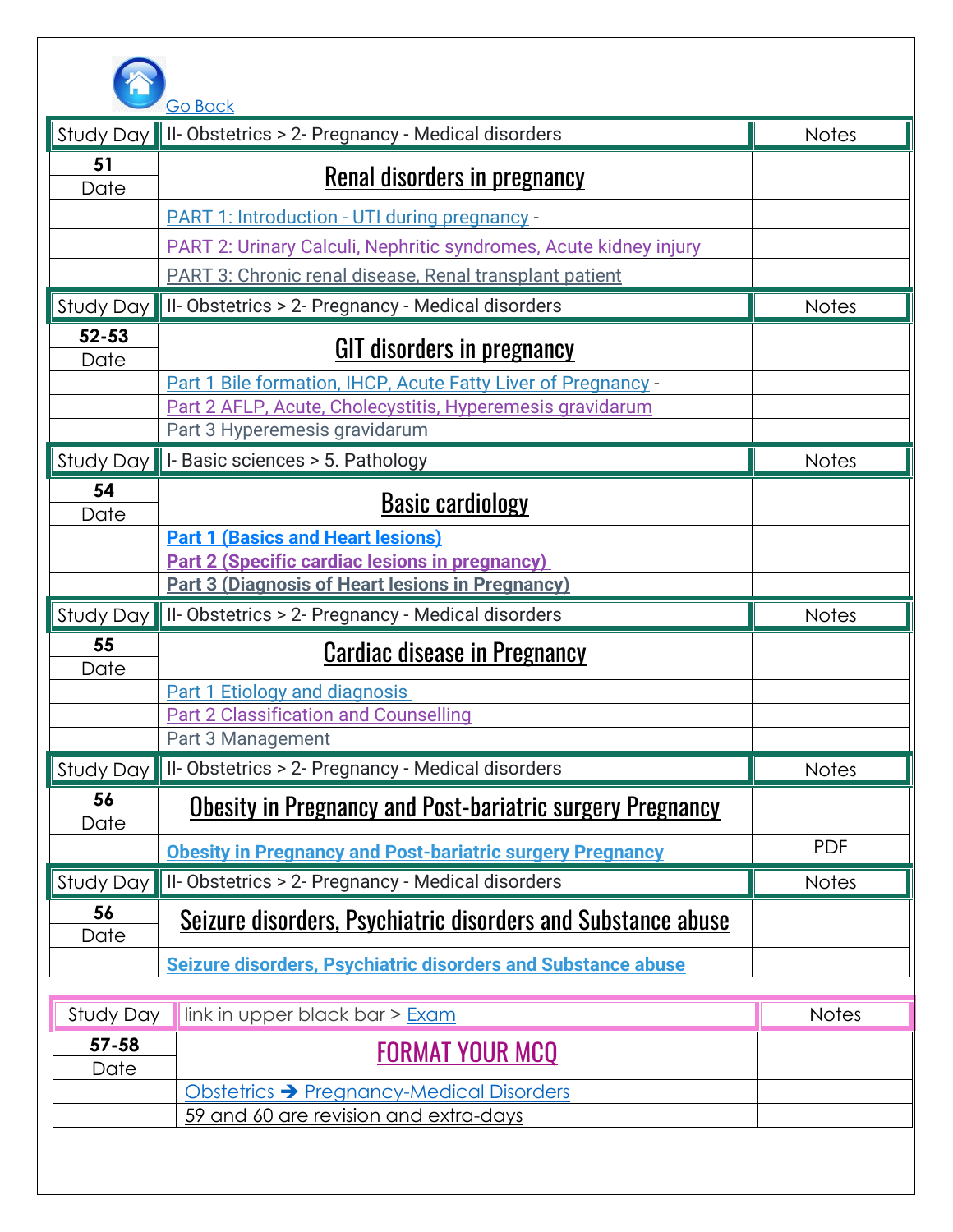

### **NEXT SECTION IS OBSTETRIC INFECTIONS**

|                   | Study Day    I- Basic sciences > 5. Pathology                                                                                       | <b>Notes</b> |
|-------------------|-------------------------------------------------------------------------------------------------------------------------------------|--------------|
| 61<br>Date        | <u>Immune response</u>                                                                                                              |              |
|                   | <b>Immune response</b>                                                                                                              |              |
| Study Day         | II-Obstetrics > 8-Obstetric Infections                                                                                              | <b>Notes</b> |
| $61 - 64$<br>Date | <b>OBSTETRIC INFECTIONS</b>                                                                                                         |              |
|                   | <b>Congenital Infections: Toxoplasma, Parvo virus, Syphilis, Rubella</b>                                                            |              |
|                   | Congenital Infections: HZV, CMV, HSV, Coxachie virus, Zika virus,<br><b>Malaria, Listeria</b>                                       |              |
|                   | <b>Peripartum Infections: GBS</b>                                                                                                   |              |
|                   | <b>Peripartum Infections: Hepatitis Virus</b>                                                                                       |              |
|                   | <b>Peripartum Infections: HIV-HPV-Cervicitis-Vaginitis-Tuberculosis</b>                                                             |              |
|                   | Infectious Diseases Air-Borne infections (Influenza, COVID) Food-<br><b>Borne infections, Vector Borne Infections, Bioterrorism</b> |              |
| Study Day         | link in upper black bar > Exam                                                                                                      | <b>Notes</b> |
| 65-66<br>Date     | <b>FORMAT YOUR MCQ</b>                                                                                                              |              |
|                   | Obstetrics > Pregnancy - Medical disorders > Infections                                                                             |              |
|                   |                                                                                                                                     |              |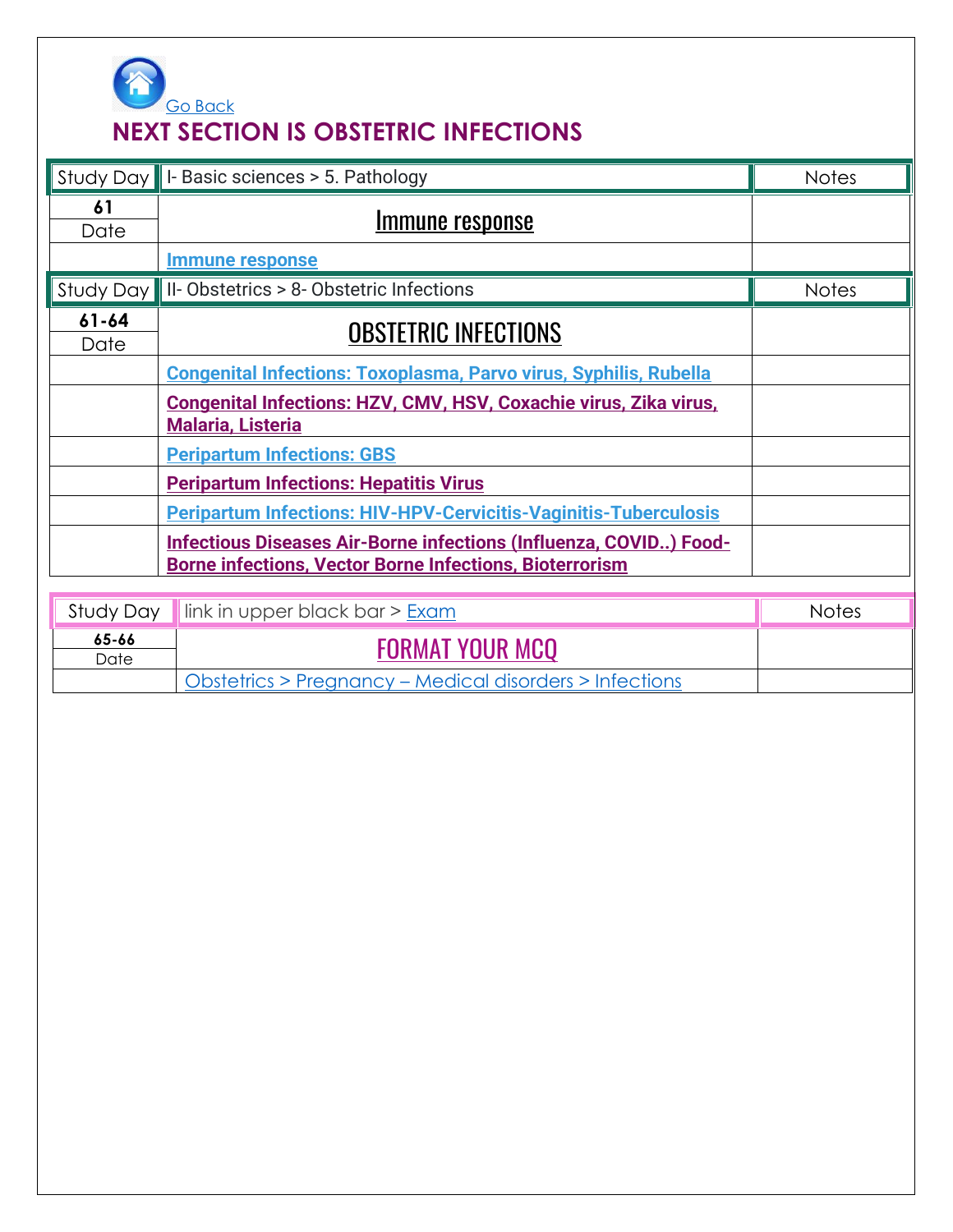

# **GYNECOLOGY**

### **SECTION PHYSIOLOGY AND PHASES OF LIFE**

| Study Day         | I- Basic sciences > 2. Embryology & Sexual differentiation          | <b>Notes</b> |
|-------------------|---------------------------------------------------------------------|--------------|
| 67<br>Date        | <b>Normal Sexual Differentiation</b>                                |              |
|                   | <b>Female Sexual Differentiation and development</b>                |              |
| Study Day         | III- Gynecology > Endocrinal Disorders                              | <b>Notes</b> |
| $67 - 68$<br>Date | <b>Disorders of Sexual Differentiation - DSD</b>                    |              |
|                   | <b>Part 1 Sex Chromosome DSDs</b>                                   |              |
|                   | Part 2 46XX DSDs and 46XY DSDs                                      |              |
|                   | <b>Part 3 Clinical Scenarios</b><br><b>Part 4 Summary Algorithm</b> |              |
| Study Day         | III- Gynecology > Anatomical disorders                              | <b>Notes</b> |
| 68                | <b>Mullerian fusion anomalies</b>                                   |              |
| Date              | <b>Mullerian fusion anomalies</b>                                   |              |
| Study Day         | I- Basic sciences > 3. Physiology and Endocrinology                 | <b>Notes</b> |
| 69                |                                                                     |              |
| Date              | <b>Normal Puberty</b>                                               |              |
|                   | <b>Normal Puberty</b>                                               |              |
| <b>Study Day</b>  | III- Gynecology > Endocrinal Disorders                              | <b>Notes</b> |
| 69<br>Date        | <b>Precocious Puberty</b>                                           |              |
|                   | <b>Precocious Puberty</b>                                           |              |
| <b>Study Day</b>  | I-Basic sciences > 3. Physiology and Endocrinology                  | <b>Notes</b> |
| 70<br>Date        | <u>Menstrual Cycle from clinical perspective</u>                    |              |
|                   | <b>Menstrual Cycle from clinical perspective</b>                    |              |
| Study Day         | I-Basic sciences > 3. Physiology and Endocrinology                  | <b>Notes</b> |
| 70<br>Date        | <b>Steroidogenesis from clinical perspective</b>                    |              |
|                   | <b>Steroidogenesis from clinical perspective</b>                    |              |
| <b>Study Day</b>  | I-Basic sciences > 6. Basics of therapy                             | <b>Notes</b> |
| 70<br>Date        | <u>HORMONES AND HORMONE RECEPTOR MODULATORS</u>                     |              |
|                   |                                                                     |              |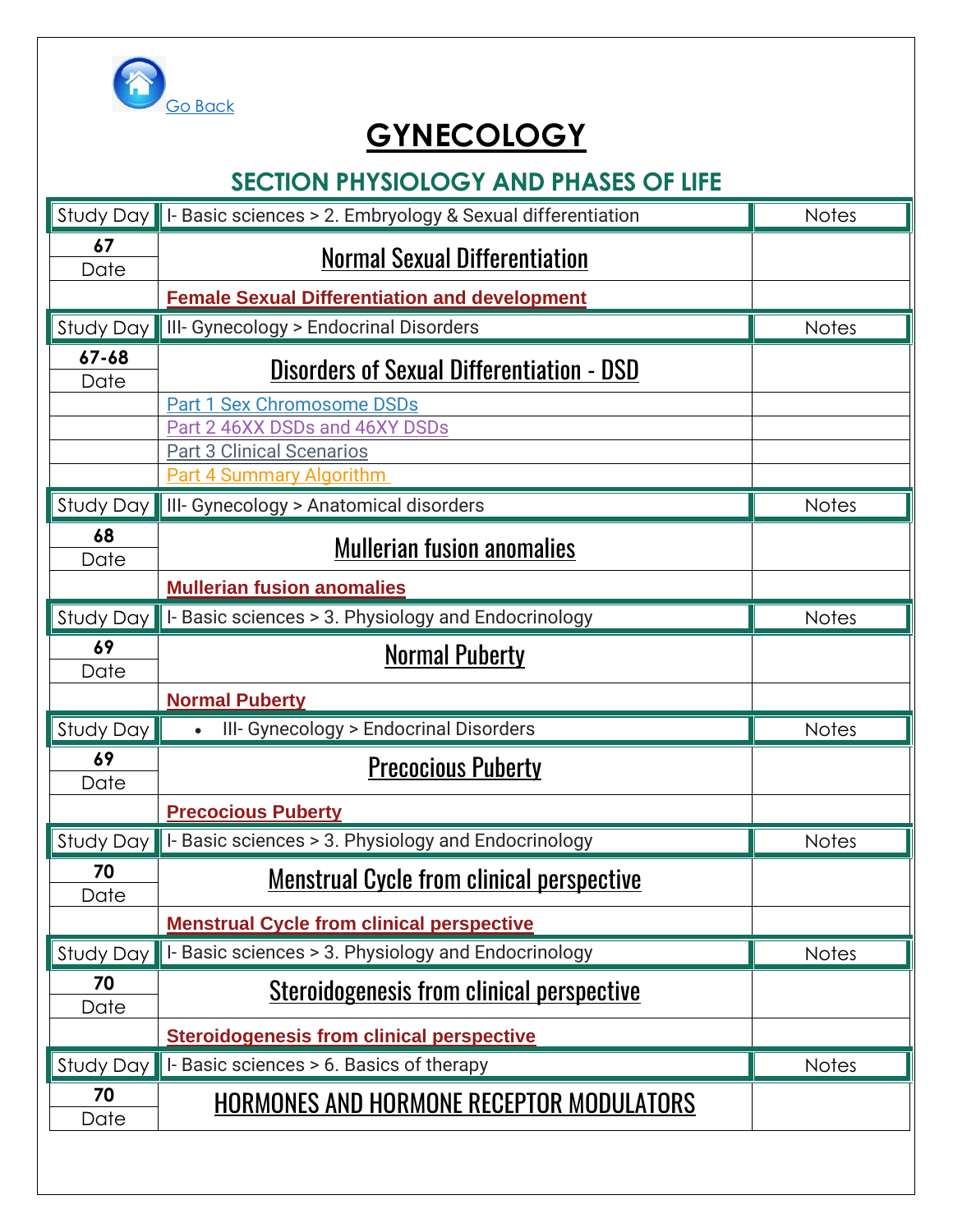

|                                      | <b>Go Back</b>                                                                                                                             |              |  |
|--------------------------------------|--------------------------------------------------------------------------------------------------------------------------------------------|--------------|--|
|                                      | <b>HORMONES AND HORMONE RECEPTOR MODULATORS</b>                                                                                            |              |  |
| Study Day                            | III- Gynecology > Family planning                                                                                                          | <b>Notes</b> |  |
| 71<br>Date                           | <b>Female sexual response</b>                                                                                                              |              |  |
|                                      | Part 1 Normal female sexual response, Aesthetic gynecology,<br>Part 2 Types and causes of Female Sexual Dysfunctions, and Sexual<br>crimes |              |  |
| Study Day                            | I-Basic sciences > 3. Physiology and Endocrinology                                                                                         | <b>Notes</b> |  |
| $72 - 74$<br>Date                    | <b>Menopause</b>                                                                                                                           |              |  |
|                                      | Part 1                                                                                                                                     |              |  |
|                                      | Part 2                                                                                                                                     |              |  |
| Study Day                            | link in upper black bar > Exam                                                                                                             | <b>Notes</b> |  |
| 75<br>Date                           | <b>FORMAT YOUR MCQ</b>                                                                                                                     |              |  |
|                                      | <u>Basic Sciences → Physiology → Pick a title</u>                                                                                          |              |  |
| <b>NEXT SECTION IS CONTRACEPTION</b> |                                                                                                                                            |              |  |
|                                      | Study Day    III- Gynecology > Family planning                                                                                             | <b>Notes</b> |  |

|           | siour Dur Mini Syncoology Fannily planning                           | .            |
|-----------|----------------------------------------------------------------------|--------------|
| 76-78     | <b>Contraception</b>                                                 |              |
| Date      |                                                                      |              |
|           | Part 1 Description, Classification, hormones in clinical use, Tier 1 |              |
|           | <b>LARC IUD</b>                                                      |              |
|           | <b>Part 2 Tier 1 LARC Subdermal Implants, Tier 1 Permanent</b>       |              |
|           | sterilization, Tier 2 other hormonal contraception -                 |              |
|           | Part 3 Tier 2 other hormonal contraception                           |              |
|           | <b>Part 4 Tier 3 methods and MEC Categories</b>                      |              |
|           | Related video in procedures: IUD insertion tips                      |              |
|           |                                                                      |              |
| Study Day | link in upper black bar > Exam                                       | <b>Notes</b> |
| - -       |                                                                      |              |

| 70   | <b>FORMAT YOUR MCO</b>                 |  |
|------|----------------------------------------|--|
| Date |                                        |  |
|      | Gynecology $\rightarrow$ Contraception |  |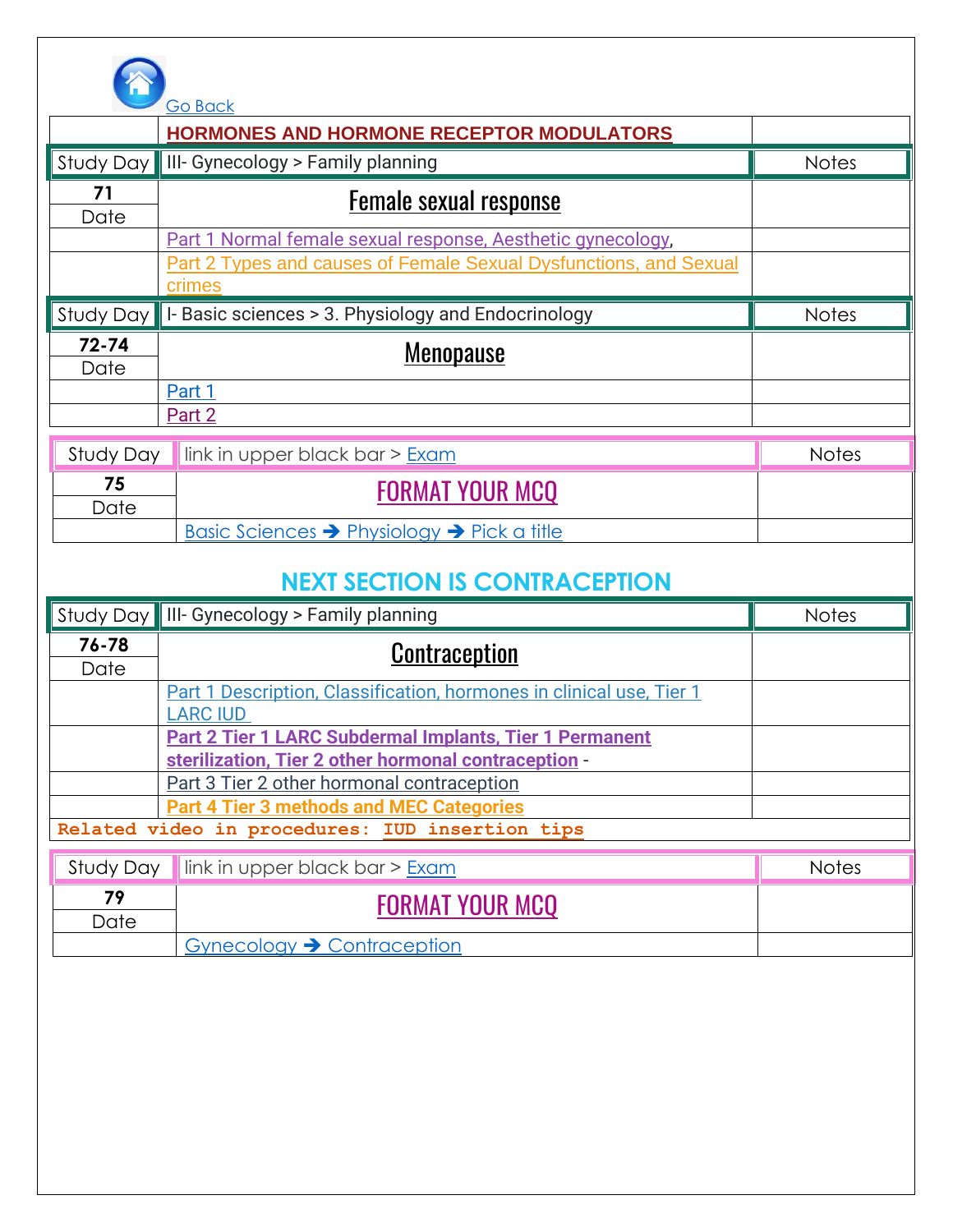

# **NEXT SECTION IS [ENDOCRINAL DISORDERS](https://www.obgynegy.com/lectures/category/endocrinal-disorders)**

|            | Study Day    III- Gynecology > Endocrinal Disorders                     | <b>Notes</b> |
|------------|-------------------------------------------------------------------------|--------------|
| 80<br>Date | <b>Dysmenorrhea - PMS - PMDD</b>                                        |              |
|            | Part 1                                                                  |              |
|            | Part 2                                                                  |              |
| Study Day  | III- Gynecology > Endocrinal Disorders                                  | <b>Notes</b> |
| $80 - 81$  | <b>Polycystic ovarian disease</b>                                       |              |
| Date       | Part 1: Definition, etiology, pathophysiology, pathology                |              |
|            | <b>Part 2 Diagnosis,</b>                                                |              |
|            | <b>Part 3 Treatment</b>                                                 |              |
|            | <b>Part 4 Details of Fertility treatment in PCO</b>                     |              |
|            | Related Ultrasound lecture: Gyn Scan Course - Lecture 4 - Normal ovary, |              |
|            | PCO, AFC, Folliculometry                                                |              |
|            | Study Day    I- Basic sciences > 3. Physiology and Endocrinology        | <b>Notes</b> |
| 82<br>Date | <b>Physiology of Androgen in Female</b>                                 |              |
|            | <b>Physiology of Androgen in Female</b>                                 |              |
| Study Day  | III- Gynecology > Family planning                                       | <b>Notes</b> |
| 82         | <u>Hyperandrogenism</u>                                                 |              |
| Date       | Part 1 definition and causes,                                           |              |
|            | <b>Part 2 Management</b>                                                |              |
| Study Day  | III- Gynecology > Family planning                                       | <b>Notes</b> |
| 82<br>Date | Hyperprolactinemia                                                      |              |
|            | <b>Hyperprolactinemia</b>                                               |              |
| Study Day  | III- Gynecology > Family planning                                       | <b>Notes</b> |
| 83         | <u>Amenorrhea</u>                                                       |              |
| Date       | Part 1                                                                  |              |
|            | Part 2                                                                  |              |
|            | Part 3                                                                  |              |
| Study Day  | III- Gynecology > Family planning                                       | <b>Notes</b> |
| 84-85      | <u>Endometriosis</u>                                                    |              |
| Date       | Part 1                                                                  |              |
|            | Part 2                                                                  |              |
|            |                                                                         |              |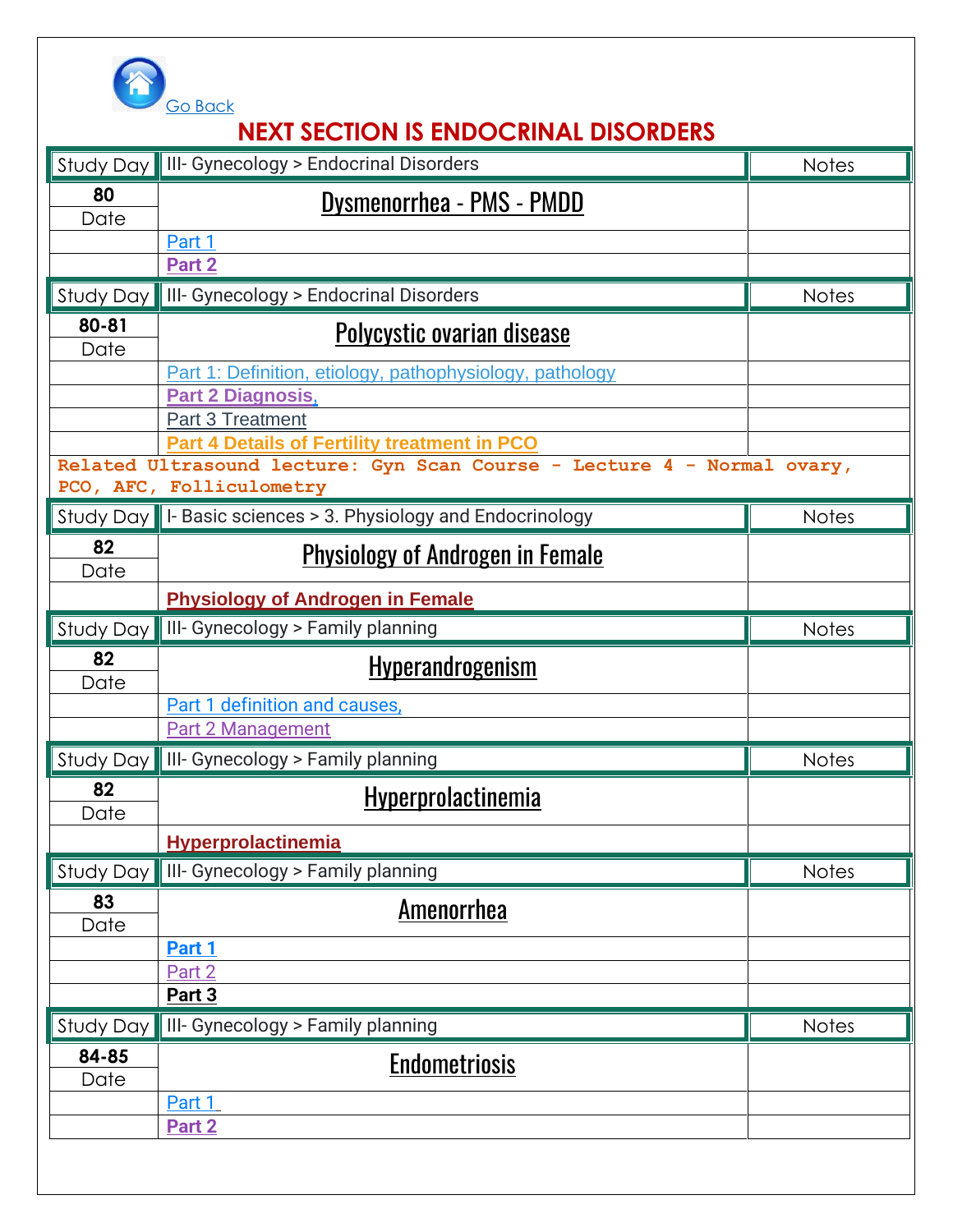

|               | <b>Go Back</b>                                                                                                    |                  |
|---------------|-------------------------------------------------------------------------------------------------------------------|------------------|
| Study Day     | III- Gynecology > Family planning                                                                                 | <b>Notes</b>     |
| 85            | <b>Adenomyosis</b>                                                                                                |                  |
| Date          |                                                                                                                   |                  |
|               | <b>Adenomyosis</b><br>Related Gyn scan course lecture 1 Fibroids Vs Adenomyosis                                   |                  |
|               |                                                                                                                   |                  |
|               | Study Day    III- Gynecology > Family planning                                                                    | <b>Notes</b>     |
| 86-87<br>Date | <u> Abnormal Uterine Bleeding (AUB)</u>                                                                           |                  |
|               | Part 1                                                                                                            |                  |
|               | Part 2                                                                                                            |                  |
|               | Related Lectures Gyn scan course lecture 1 - Gyn scan course lecture 2 - Gyn scan course lecture 3                |                  |
|               | - Gyn Scan Pelvic congestion syndrome<br>Operative: HYSTEROSCOPY STARTER                                          |                  |
|               |                                                                                                                   |                  |
| Study Day     | link in upper black bar > Exam                                                                                    | <b>Notes</b>     |
| 88            | <b>FORMAT YOUR MCQ</b>                                                                                            |                  |
| Date          |                                                                                                                   |                  |
|               | Gynecology > Endocrinal disorders > Pick a title                                                                  |                  |
|               | Gynecology > Endocrinal disorders.                                                                                |                  |
|               | <b>NEXT SECTION IS INFERTILITY</b>                                                                                |                  |
|               | Study Day    III- Gynecology > Family planning                                                                    | <b>Notes</b>     |
| 89-93         | <b>THE INFERTILE COUPLE</b>                                                                                       |                  |
| Date          | Introduction and basic male reproduction                                                                          |                  |
|               | <b>Male Factor Investigations and treatment</b>                                                                   |                  |
|               | <b>Causes of Female Factor Infertility</b>                                                                        |                  |
|               | <b>Infertility Part 4 Ovarian Factor Investigations</b>                                                           |                  |
|               | Related Clinical Lecture: Gyn scan course lecture 4<br><b>Infertility Part 5 Anatomical Factor Investigations</b> |                  |
|               | Related lectures: Gyn scan course lecture 2 - Gyn scan course lecture 3                                           |                  |
|               | <b>Treatment of Ovarian Dysfunction</b>                                                                           |                  |
|               | <b>Treatment of anatomical factor and IVF-ICSI</b>                                                                |                  |
|               | <b>Poor responders and OHSS</b>                                                                                   |                  |
|               |                                                                                                                   |                  |
| Study Day     | link in upper black bar > Exam                                                                                    | <b>Notes</b>     |
| 94            | <u>FORMAT YOUR MCQ</u>                                                                                            | 95-96 are extra- |
| Date          |                                                                                                                   | <u>days</u>      |
|               |                                                                                                                   |                  |
|               | Gynecology $\rightarrow$ Infertility                                                                              |                  |
|               | Next: If you want to attend full IVF and ICSI course go to: Assisted                                              |                  |
|               | Reproduction Course If you wish move to next section "Oncology"                                                   |                  |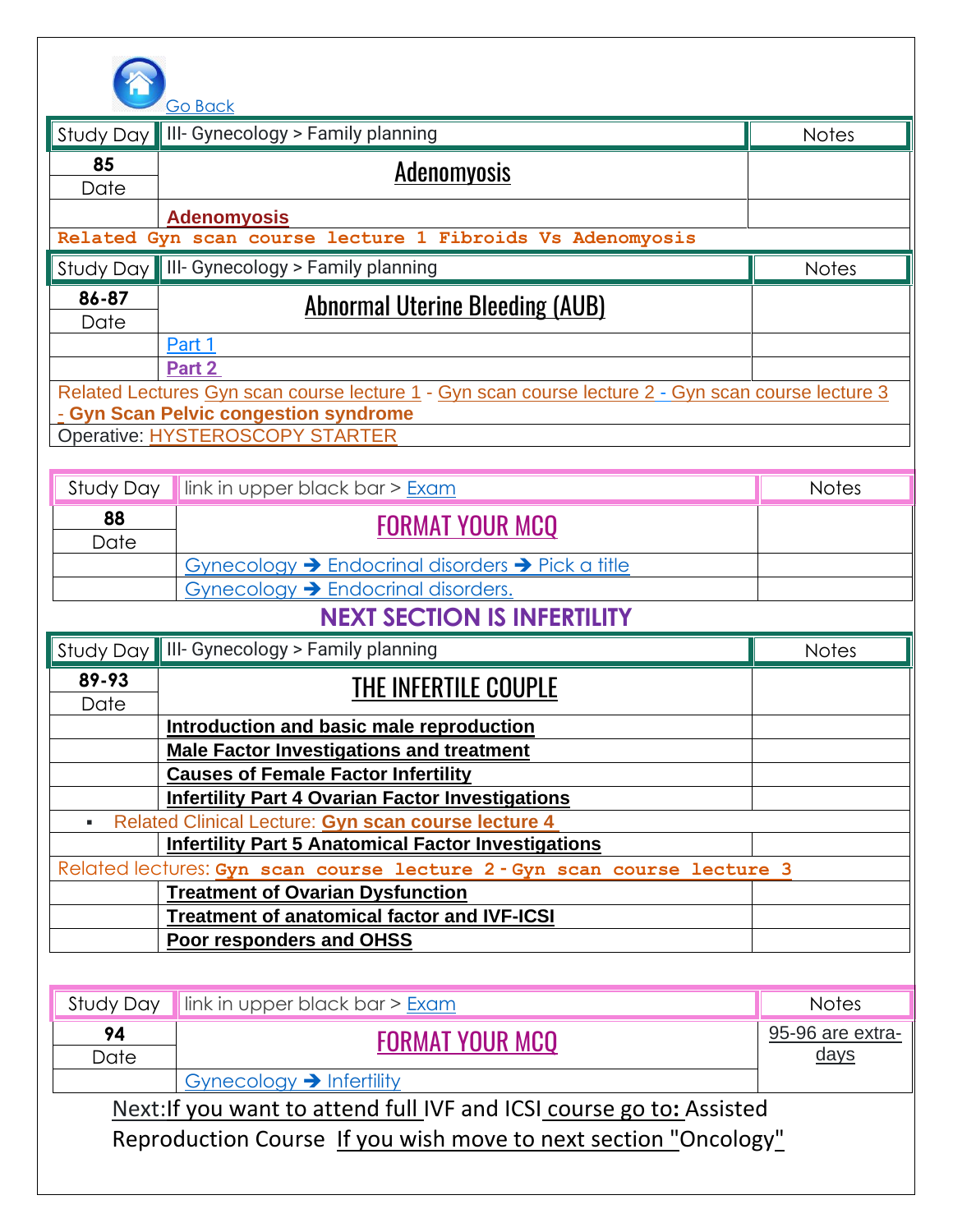

#### ASSISTED REPRODUCTION COURSE

#### **[Session 1](https://www.obgynegy.com/lectures/detail/session-1-assisted-reproduction-course-monofollicular-ovulation-induction-and-iui)**

#### [Monofollicular ovulation induction and iui](https://www.obgynegy.com/lectures/detail/session-1-assisted-reproduction-course-monofollicular-ovulation-induction-and-iui)

- [OI according to WHO classification of anovulation](https://www.obgynegy.com/lectures/detail/session-1-assisted-reproduction-course-monofollicular-ovulation-induction-and-iui)
- [Medications available for OI](https://www.obgynegy.com/lectures/detail/session-1-assisted-reproduction-course-monofollicular-ovulation-induction-and-iui)
- [Clinic visit time](https://www.obgynegy.com/lectures/detail/session-1-assisted-reproduction-course-monofollicular-ovulation-induction-and-iui)
- [Choosing Medication](https://www.obgynegy.com/lectures/detail/session-1-assisted-reproduction-course-monofollicular-ovulation-induction-and-iui)
- [Choosing regimen](https://www.obgynegy.com/lectures/detail/session-1-assisted-reproduction-course-monofollicular-ovulation-induction-and-iui)
- [Monitoring and Manipulation of OI](https://www.obgynegy.com/lectures/detail/session-1-assisted-reproduction-course-monofollicular-ovulation-induction-and-iui)
- [Timing of coitus or IUI](https://www.obgynegy.com/lectures/detail/session-1-assisted-reproduction-course-monofollicular-ovulation-induction-and-iui)
- [Intrauterine Insemination Technique in details](https://www.obgynegy.com/lectures/detail/session-1-assisted-reproduction-course-monofollicular-ovulation-induction-and-iui)

#### **[Session 2](https://www.obgynegy.com/lectures/detail/session-1-assisted-reproduction-course-monofollicular-ovulation-induction-and-iui/part-2)**

[Pituitary Suppression Protocols](https://www.obgynegy.com/lectures/detail/session-1-assisted-reproduction-course-monofollicular-ovulation-induction-and-iui/part-2)

- Overview [-Agonist Protocols: Long, Short and ultrashort](https://www.obgynegy.com/lectures/detail/session-1-assisted-reproduction-course-monofollicular-ovulation-induction-and-iui/part-2)
- [Antagonist](https://www.obgynegy.com/lectures/detail/session-1-assisted-reproduction-course-monofollicular-ovulation-induction-and-iui/part-2) Protocol

#### **[Session 3](https://www.obgynegy.com/lectures/detail/session-1-assisted-reproduction-course-monofollicular-ovulation-induction-and-iui/part-3)**

[Controlled ovarian stimulation](https://www.obgynegy.com/lectures/detail/session-1-assisted-reproduction-course-monofollicular-ovulation-induction-and-iui/part-3)

- [Dose regimens](https://www.obgynegy.com/lectures/detail/session-1-assisted-reproduction-course-monofollicular-ovulation-induction-and-iui/part-3)
- [GnH types](https://www.obgynegy.com/lectures/detail/session-1-assisted-reproduction-course-monofollicular-ovulation-induction-and-iui/part-3)
- [Trigger](https://www.obgynegy.com/lectures/detail/session-1-assisted-reproduction-course-monofollicular-ovulation-induction-and-iui/part-3)
- [Clinical Scenarios](https://www.obgynegy.com/lectures/detail/session-1-assisted-reproduction-course-monofollicular-ovulation-induction-and-iui/part-3)
- [Prescription and advise](https://www.obgynegy.com/lectures/detail/session-1-assisted-reproduction-course-monofollicular-ovulation-induction-and-iui/part-3)

#### **[Session 4](https://www.obgynegy.com/lectures/detail/session-1-assisted-reproduction-course-monofollicular-ovulation-induction-and-iui/part-4)**

- [ICSI procedure from Clinic and OT step by step](https://www.obgynegy.com/lectures/detail/session-1-assisted-reproduction-course-monofollicular-ovulation-induction-and-iui/part-4)
- [Preimplantation Genetic Diagnosis](https://www.obgynegy.com/lectures/detail/session-1-assisted-reproduction-course-monofollicular-ovulation-induction-and-iui/part-4)
- [Endometrial preparation for Frozen Thawed Embryo transfer](https://www.obgynegy.com/lectures/detail/session-1-assisted-reproduction-course-monofollicular-ovulation-induction-and-iui/part-4)

#### **[Session 5](https://www.obgynegy.com/lectures/detail/session-1-assisted-reproduction-course-monofollicular-ovulation-induction-and-iui/part-5)**

- [Poor responders](https://www.obgynegy.com/lectures/detail/session-1-assisted-reproduction-course-monofollicular-ovulation-induction-and-iui/part-5)
- [OHSS and clinical case scenario](https://www.obgynegy.com/lectures/detail/session-1-assisted-reproduction-course-monofollicular-ovulation-induction-and-iui/part-5)

#### SESSION 6 [SUMMARY](https://www.obgynegy.com/lectures/detail/sessions-summary)

### *NEXT SECTION ONCOLOGY*

|      | Study Day    III- Gynecology > Oncology               | <b>Notes</b> |
|------|-------------------------------------------------------|--------------|
| 97   | <b>Oncology basics</b>                                |              |
| Date |                                                       |              |
|      | Part 1                                                |              |
|      | Part 2                                                |              |
|      | Study Day    I- Basic sciences > 6. Basics of therapy | <b>Notes</b> |
| 98   | <b>Basics of Chemotherapy</b>                         |              |
| Date |                                                       |              |
|      | Part 1                                                |              |
|      | Part 2                                                |              |
|      |                                                       |              |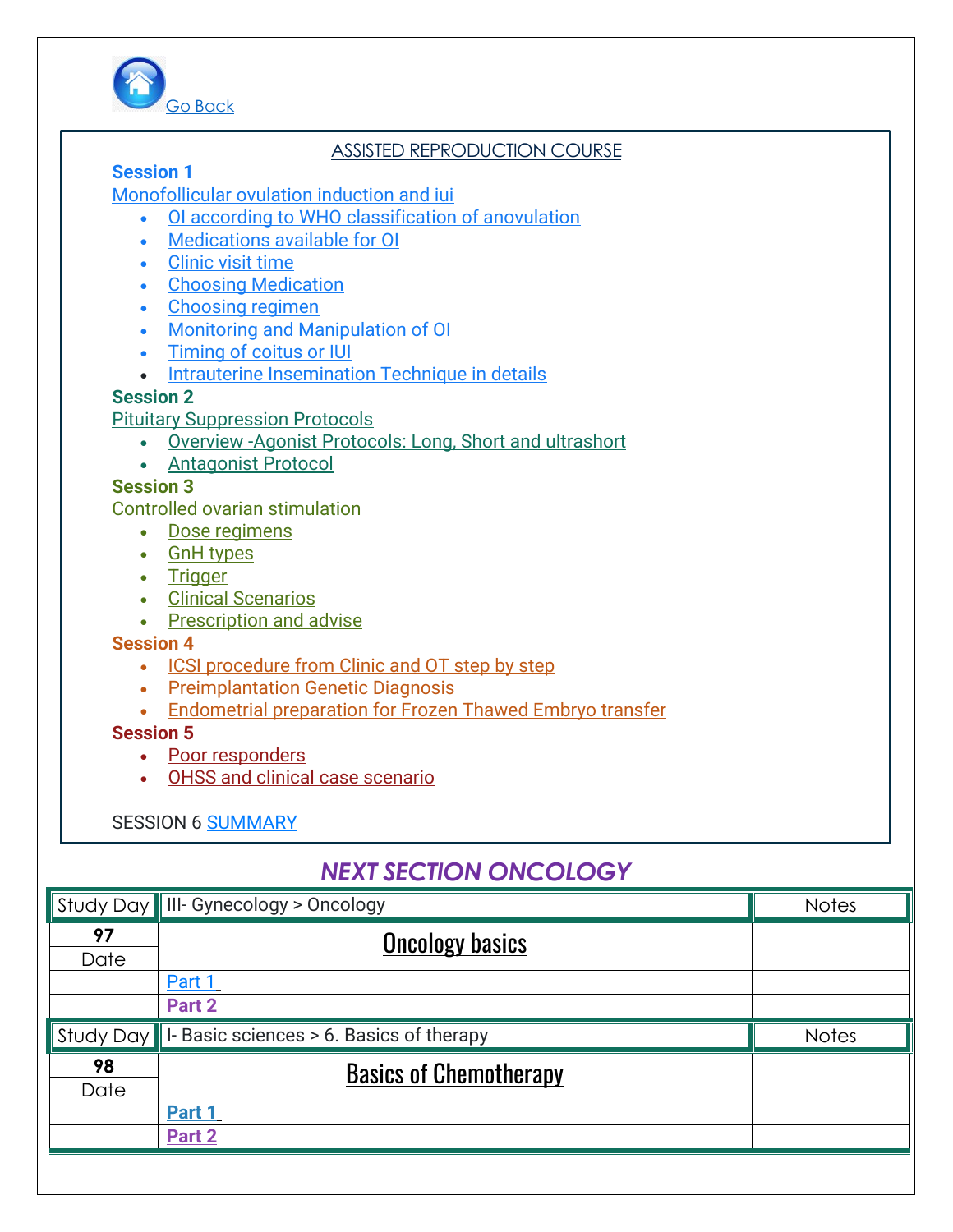

| I-Basic sciences > 6. Basics of therapy<br><b>Study Day</b><br>98<br>Date<br>Part 1<br>Part 2<br>I-Basic sciences > 1. Anatomy<br>Study Day | <b>Notes</b><br><b>Basics of Radiotherapy</b>  |
|---------------------------------------------------------------------------------------------------------------------------------------------|------------------------------------------------|
|                                                                                                                                             |                                                |
|                                                                                                                                             |                                                |
|                                                                                                                                             |                                                |
|                                                                                                                                             |                                                |
|                                                                                                                                             |                                                |
|                                                                                                                                             | <b>Notes</b>                                   |
| 98<br>Date                                                                                                                                  | <u>Surgical anatomy of the pelvis</u>          |
| <b>Surgical anatomy of the pelvis</b>                                                                                                       |                                                |
| Proceed to <b>Anatomy of the perineum</b> if you have not seen it previously                                                                |                                                |
| Study Day    VI- Operations & Procedures > 3- Laparoscopy                                                                                   | <b>Notes</b>                                   |
| 99<br>Date                                                                                                                                  | <u>Laparoscopy Workshop</u>                    |
| <b>Lecture 1:</b> Overview - operation room settings, entry, insufflation -                                                                 |                                                |
| uterine manipulation.                                                                                                                       |                                                |
| Lecture 2 Port placement - entry -                                                                                                          |                                                |
| <b>Lecture 3 Ergonomics and Instruments</b><br><b>Lecture 4 Laparoscopic suturing and knotting</b>                                          |                                                |
| III- Gynecology > Oncology<br>Study Day                                                                                                     | <b>Notes</b>                                   |
| 100                                                                                                                                         |                                                |
| Date                                                                                                                                        | <b>Preinvasive Lesions of LGT</b>              |
| <b>Preinvasive Lesions of LGT</b>                                                                                                           |                                                |
| Related Lecture: Human Papilloma virus infection                                                                                            |                                                |
| Study Day    III- Gynecology > Oncology                                                                                                     | <b>Notes</b>                                   |
| 101-102<br>Date                                                                                                                             | <b>Invasive Cervical Cancer</b>                |
| <b>Part 1 Definition till treatment</b>                                                                                                     |                                                |
| <b>Part 2 Surgical treatment of cervical cancer</b>                                                                                         |                                                |
| Part 3 Radiotherapy for cervical cancer                                                                                                     |                                                |
| III- Gynecology > Oncology<br>Study Day                                                                                                     | <b>Notes</b>                                   |
| 103<br>Date                                                                                                                                 | <u><b>Invasive cancer Vulva and Vagina</b></u> |
| <b>Invasive cancer Vulva and Vagina</b>                                                                                                     |                                                |
| III- Gynecology > Oncology<br>Study Day                                                                                                     | <b>Notes</b>                                   |
| 104                                                                                                                                         |                                                |
| Date                                                                                                                                        | <u>Uterine Malignancy</u>                      |
| <b>Part 1 (Endometrial Hyperplasia - Risk factors of Endometrial</b>                                                                        |                                                |
| <b>Carcinoma</b> )                                                                                                                          |                                                |
| Part 2 (Endometrial Carcinoma Diagnosis and staging)<br>Part 3 (Endometrial carcinoma management - Uterine Sarcoma)                         |                                                |
|                                                                                                                                             |                                                |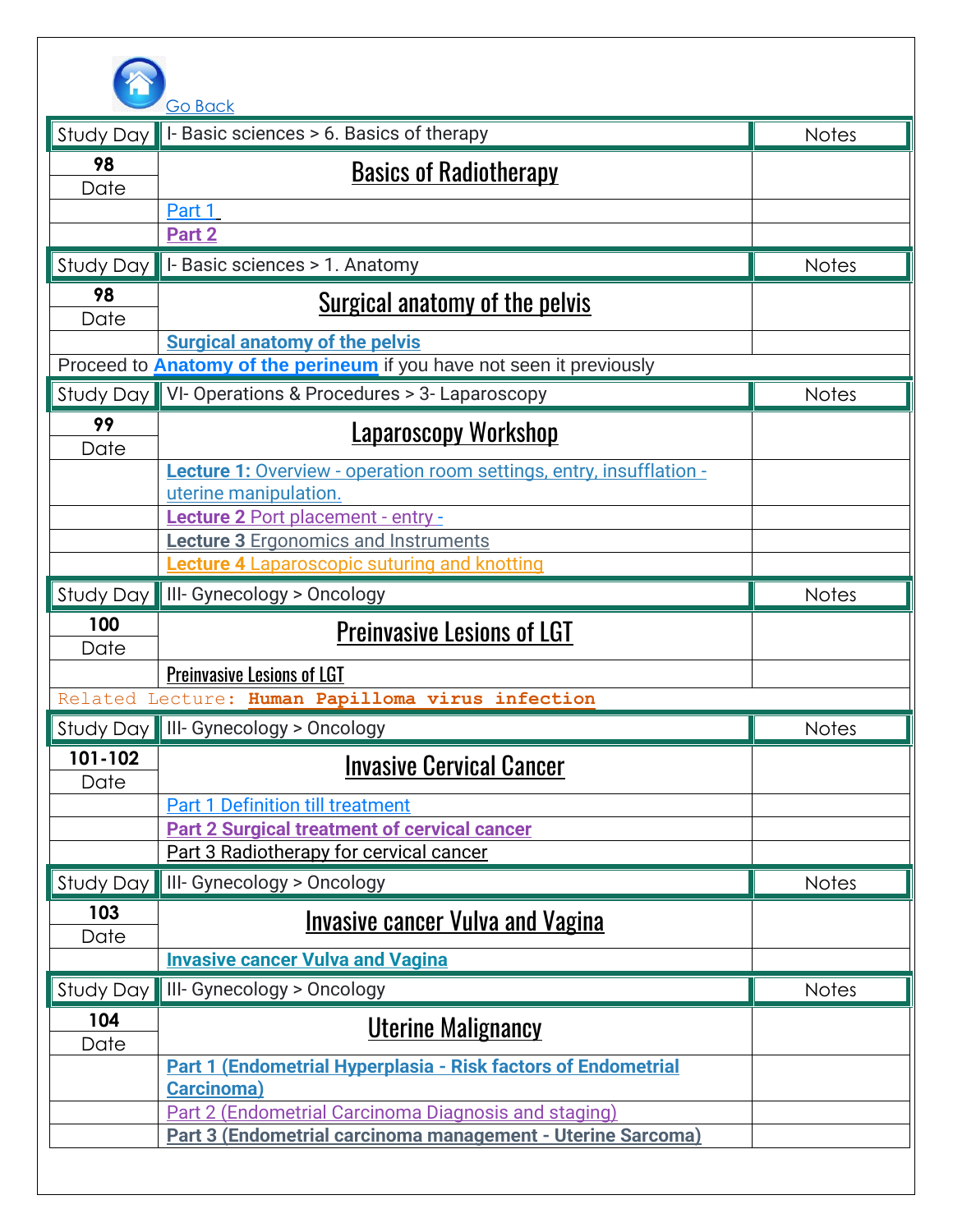

|                                                                                                                                                                                                                                                                                                                                    | <b>GO RACK</b>                                                                 |              |
|------------------------------------------------------------------------------------------------------------------------------------------------------------------------------------------------------------------------------------------------------------------------------------------------------------------------------------|--------------------------------------------------------------------------------|--------------|
|                                                                                                                                                                                                                                                                                                                                    | Study Day    III- Gynecology > Oncology                                        | <b>Notes</b> |
| 105-106<br>Date                                                                                                                                                                                                                                                                                                                    | <u>Uterine Leiomyoma</u>                                                       |              |
|                                                                                                                                                                                                                                                                                                                                    | <b>Part 1 (Definition Aetiology and pathology)</b>                             |              |
|                                                                                                                                                                                                                                                                                                                                    | <b>Part 2 (Diagnosis)</b>                                                      |              |
|                                                                                                                                                                                                                                                                                                                                    | Part 3 (Medical treatment)                                                     |              |
|                                                                                                                                                                                                                                                                                                                                    | <b>Part 4 (Surgical treatment)</b>                                             |              |
| You may want to have a look at related lectures:<br>Gyn scan course lecture 1 Introduction, Uterine Site, Rvf, Uterine<br>Size, Uterine Shape, Fibroids Vs Adenomyosis<br>Myomectomy Surgical tips<br>* Laparoscopic Surgeries - Uterine artery occlusion<br>* Laparoscopic Surgeries - Myomectomy<br>Total abdominal hysterectomy |                                                                                |              |
|                                                                                                                                                                                                                                                                                                                                    | Study Day    I- Basic sciences > 5. Pathology                                  | <b>Notes</b> |
| 107<br>Date                                                                                                                                                                                                                                                                                                                        | <b>Pathology of Ovarian Tumors</b>                                             |              |
|                                                                                                                                                                                                                                                                                                                                    | <b>Pathology of Ovarian Tumors</b>                                             |              |
|                                                                                                                                                                                                                                                                                                                                    | Related Ultrasound lecture Gyn scan course lecture 5 Adnexa: Ovarian Swellings |              |
|                                                                                                                                                                                                                                                                                                                                    | Study Day    III- Gynecology > Oncology                                        | <b>Notes</b> |
| 108-110<br>Date                                                                                                                                                                                                                                                                                                                    | <u>Ovarian Neoplasms</u>                                                       |              |
|                                                                                                                                                                                                                                                                                                                                    | Part 1 (Definition to Spread),                                                 |              |
|                                                                                                                                                                                                                                                                                                                                    | <b>Part 2 (Diagnosis)</b>                                                      |              |
|                                                                                                                                                                                                                                                                                                                                    | Part 3 (Treatment - Surgery),                                                  |              |
|                                                                                                                                                                                                                                                                                                                                    | <b>Part 4 (Treatment - Chemotherapy)</b>                                       |              |
|                                                                                                                                                                                                                                                                                                                                    |                                                                                |              |
|                                                                                                                                                                                                                                                                                                                                    | $R_{\rm total}$ $R_{\rm max}$ lightig upper blook bors $\sum$                  | $N = + -$    |

|      | Study Day $\parallel$ link in upper black bar > $Exam$ | <b>Notes</b> |
|------|--------------------------------------------------------|--------------|
| 111  | <b>FORMAT YOUR MCQ</b>                                 |              |
| Date |                                                        |              |
|      | Gynecology → Oncology → Pick a title                   |              |
|      | Gynecology - Oncology.                                 |              |
|      | LIMVIM AMAMIA LI IA ALIAMA LILA LI INIA A NIN MINA     |              |

### **NEXT SECTION IS ANATOMICAL DISORDERS**

|                             | Study Day    III- Gynecology > Anatomical disorders | <b>Notes</b> |
|-----------------------------|-----------------------------------------------------|--------------|
| 112-113<br>Date             | <b>Pelvic Organ Prolapse 1</b>                      |              |
|                             | Part 1 (Classification - POPQ system),              |              |
|                             | <b>Part 2 (Diagnosis)</b> ,                         |              |
|                             | Part 3 (Treatment)                                  |              |
| Related Operative Lectures: |                                                     |              |
|                             |                                                     |              |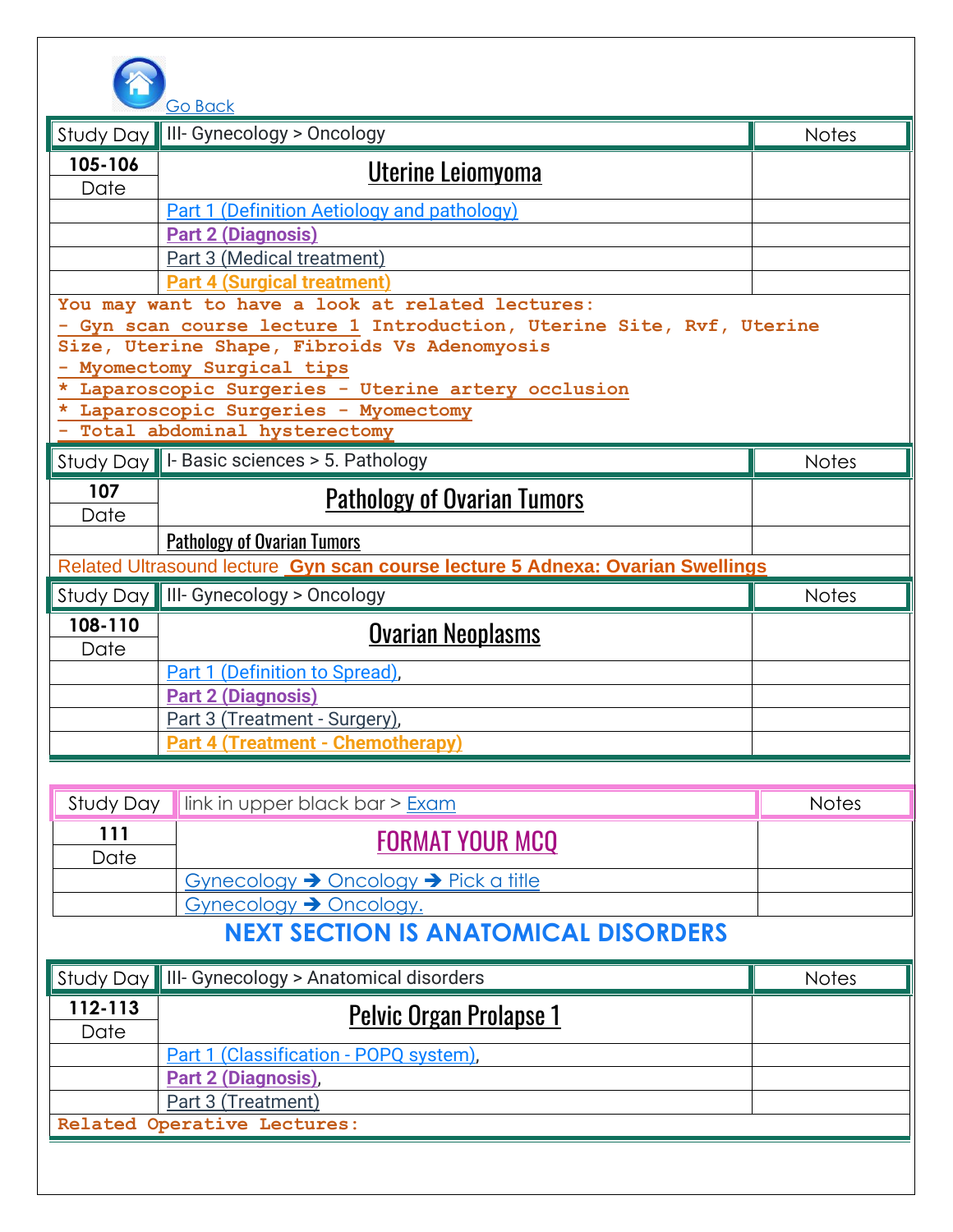

|                 | <b>Go Back</b>                                                         |              |
|-----------------|------------------------------------------------------------------------|--------------|
|                 | Anterior colporrhaphy - Repair of Cystocele                            |              |
|                 | Posterior colpoperineorrhaphy - Repair of Rectocele                    |              |
|                 | Laparoscopic Surgeries - Mesh Sacral Hysteropexy                       |              |
|                 | Study Day   I- Basic sciences > 1. Anatomy                             | <b>Notes</b> |
| 114<br>Date     | URINE CONTINENCE IN FEMALE                                             |              |
|                 | <b>URINE CONTINENCE IN FEMALE</b>                                      |              |
|                 | you may want to check Anatomy of the perineum                          |              |
|                 | Study Day    III- Gynecology > Anatomical disorders                    | <b>Notes</b> |
| 114-115<br>Date | <u><b>Stress and Urge urinary incontinence</b></u>                     |              |
|                 | Part 1 (Types of incontinence - Diagnosis and urodynamic studies)      |              |
|                 | <b>Part 2 (treatment and surgical complications including hematoma</b> |              |
|                 | formation and postoperative urine retention)                           |              |
|                 | Related operative Lecture Burch Colposuspension                        |              |
|                 | Study Day    III- Gynecology > Anatomical disorders                    | <b>Notes</b> |
| 116<br>Date     | <b>Urogenital Fistula</b>                                              |              |
|                 | <b>Part 1 (Defintion - Etiology)</b>                                   |              |
|                 | <b>Part 2 Diagnosis and treatment</b>                                  |              |
|                 | <b>Part 3 Surgical Treatment.</b>                                      |              |
|                 | Study Day    III- Gynecology > Anatomical disorders                    | <b>Notes</b> |
| 117<br>Date     | <u>Rectovaginal Fistula and Fecal Incontinence</u>                     |              |
|                 | Part 1                                                                 |              |
|                 | Part 2                                                                 |              |
|                 | Study Day    III- Gynecology > Anatomical disorders                    | <b>Notes</b> |
| 118<br>Date     | Retroverted uterus and uterine inversion                               |              |
|                 | <b>Retroverted uterus and uterine inversion</b>                        |              |
|                 |                                                                        |              |
| Study Day       | link in upper black bar > Exam                                         | Notes        |
| 119<br>Date     | <u>FORMAT YOUR MCQ</u>                                                 |              |

Gynecology ➔ Anatomical disorders ➔ Pick a title

Gynecology ➔ Anatomical disorders.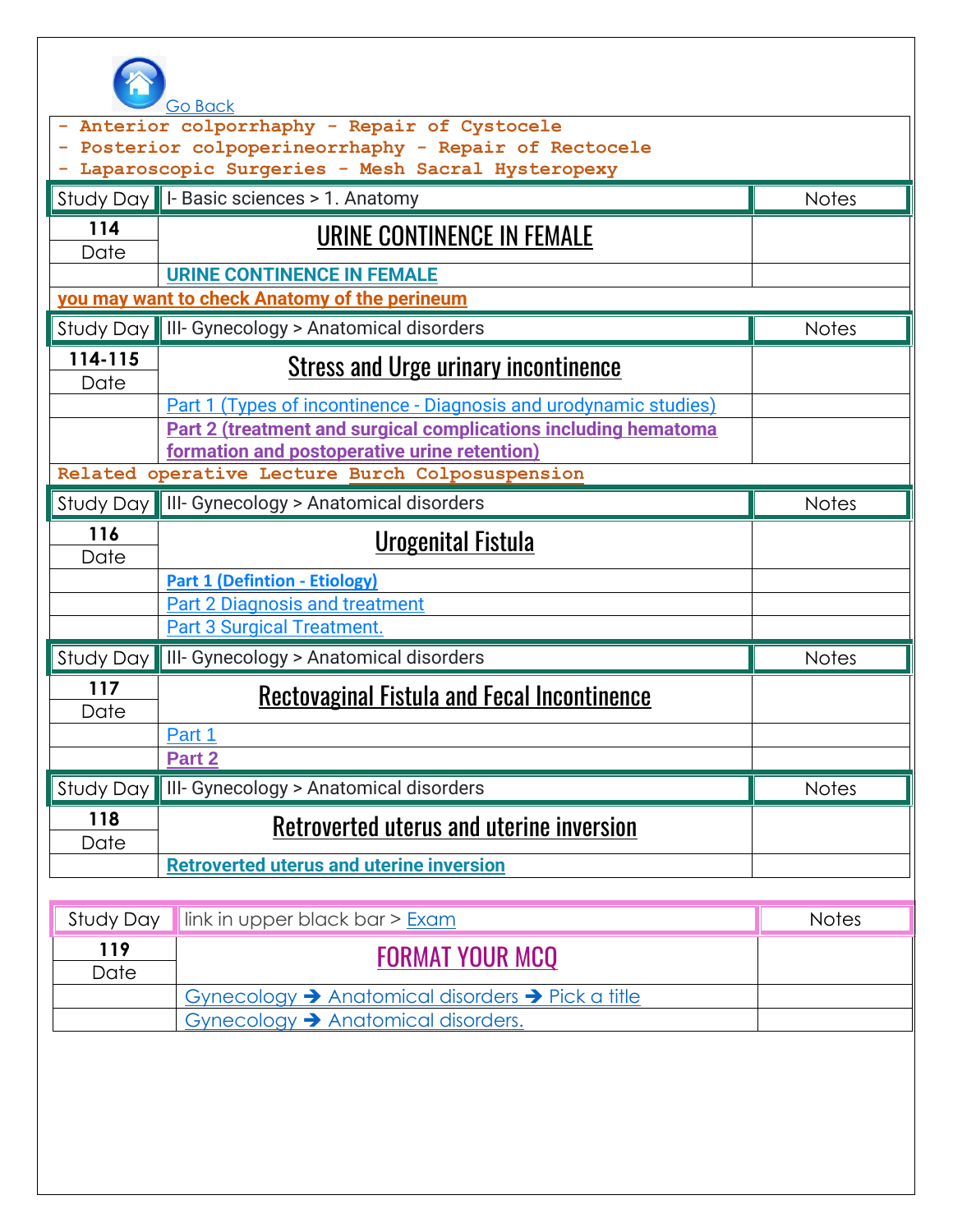

### **NEXT SECTION IS GENITAL INFECTIONS**

|                 | Study Day   I- Basic sciences > 5. Pathology                                                   | <b>Notes</b> |
|-----------------|------------------------------------------------------------------------------------------------|--------------|
| 120<br>Date     | <u>Immune response</u>                                                                         |              |
|                 | <b>Immune response</b>                                                                         |              |
| Study Day       | III- Gynecology > Genital Infections                                                           | <b>Notes</b> |
| 120             | <b>Infection Basics</b>                                                                        |              |
| Date            | <b>Infection Basics</b>                                                                        |              |
| Study Day       | III- Gynecology > Genital Infections                                                           | <b>Notes</b> |
| 121<br>Date     | <b>Infections of the Vulva</b>                                                                 |              |
|                 | Part 1 (Vulvar irritation and pruritis)                                                        |              |
|                 | Part 2 (Parasitic and viral STDs of the vulva)                                                 |              |
|                 | Part 3 (Bacterial STDs of the vulva)                                                           |              |
| Study Day       | III- Gynecology > Genital Infections                                                           | <b>Notes</b> |
| 122             | Infections of the vagina                                                                       |              |
| Date            |                                                                                                |              |
|                 | Part 1 (Normal ecosystem of the vagina - Bacterial Vaginosis -<br>Trichomoniasis)              |              |
|                 | Part 2 (Fungal vaginitis - Prepubertal vulvovaginitis)                                         |              |
| Study Day       | III- Gynecology > Genital Infections                                                           | <b>Notes</b> |
| 123<br>Date     | <b>Toxic Shock Syndrome</b>                                                                    |              |
|                 | <b>Toxic Shock Syndrome</b>                                                                    |              |
| Study Day       | III- Gynecology > Genital Infections                                                           | <b>Notes</b> |
| 114-125<br>Date | Infections of the cervix                                                                       |              |
|                 | Part 1 Physiology and anatomy of the cervix, Mucopurulent cervicitis,                          |              |
|                 | N.Gonorrhea,                                                                                   |              |
|                 | Part 2 Chlamydia Trachomatis, Mycoplasma Genitalium,<br>Part 3 Human Papilloma virus infection |              |
|                 | Part 4 Human Papilloma virus infection.                                                        |              |
| Study Day       | III- Gynecology > Genital Infections                                                           | <b>Notes</b> |
| 126             | <b>Pelvic inflammatory disease</b>                                                             |              |
| Date            |                                                                                                |              |
|                 | Part 1                                                                                         |              |
|                 | Part 2                                                                                         |              |
|                 |                                                                                                |              |